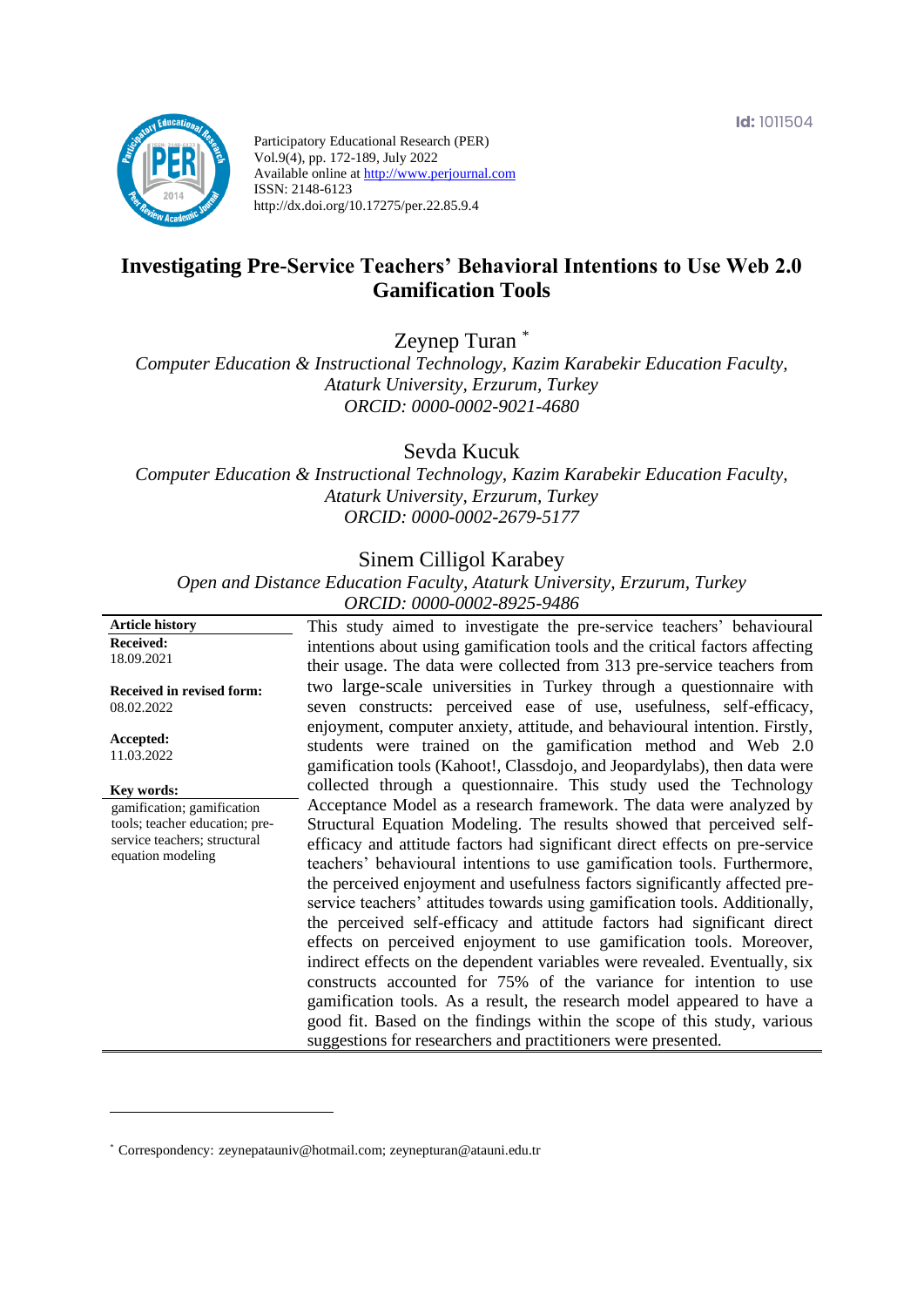#### **Introduction**

Gamification has become a popular topic in education by increasing attention and including the students in learning processes. Gamification motivates the learners to expand their learning performance, improves their problem-solving skills, helps them gain social and cognitive skills, and get engaged (Başal & Kaynak, 2020; Martí-Parreño et al., 2021). Gamification is a method in which game design elements are used in non-game contexts and shaped in digital and non-digital environments (Martí-Parreño et al., 2021). Interactive and fun learning environments can be created using gamification tools in the classes. Since teachers are an essential part of the teaching-learning process, they have a crucial role in presenting the pedagogical, especially technology-related innovations, in-class environment (Kimmons et al., 2017; Parkman, Litz & Gromik, 2018; Teo, 2012).

The new generation of learners wants to experience education in several different learning environments (Colling et al., 2022; Pfost & Artelt, 2018; Schaltz & Klapproth, 2014). Moreover, when it is considered that every individual has a different learning style, gamebased learning environments and tools offer them an entertaining and motivating learning environment (O'Connor & Menaker, 2008). For this reason, educational institutions that train teachers should increase such use of these technologies, and the pre-service teachers should be allowed to get used to these tools, and learning experience should be provided in these environments (Bingimlas, 2009; Elmas & Geban, 2012). Otherwise, the pre-service teachers who have no specialization in instructional technologies can mislead their colleagues and misinterpret the education technology-based applications (Newland & Byles, 2014).

The abrupt changes caused by the pandemic have significantly affected students at all educational levels. Under these circumstances, educators have been focused on developing the best educational environments for meaningful learning using new technological tools and methods (Daniel, 2020). Therefore, during the Covid-19 pandemic period, it was better understood that the gamification method could increase students' interest and interaction towards the lesson (Fontana, 2020; Rincon-Flores & Santos-Guevara, 2021). For this reason, it is crucial to train pre-service teachers to gain competencies to use new methods and instructional technologies in their future careers (Liu 2012; Teo, 2012; Tondeur et al., 2012). Nevertheless, to the best of our knowledge, no previous research has focused on determining the critical factors that affect pre-service teachers' intentions of using Web 2.0 gamification tools.

For this reason, this study aims to reveal the main elements that encourage pre-service teachers to use Web 2.0 gamification tools. When the literature is analyzed, it is observed that there are only a few studies that focus on this subject despite the increase in academic interests in gamification. Studies in the literature have also suggested that it is crucial to understand the barriers to acceptance to support the inclusion of digital game tools in educational environments (Biesta et al., 2015; Kaimara et al., 2021; Sánchez-Mena & Martí-Parreño, 2017). Research on creating technology-supported learning environments has emphasized that the critical element of successfully integrating technology into educational settings is the acceptance of technology by teachers and students (Venkatesh & Bala, 2008; Zacharis, 2012). The key factors behind the teachers' decision to include technology in the teaching-learning process are the perception that the technology to be used will have a positive impact on learners, contribute significantly to learning, and not impose an extra workload on themselves (Mac Callum et al., 2014; Thorsteinsson & Niculescu, 2013). Therefore, pre-service teachers' assessment of the perceived usefulness of technology is one of the main determinants of its future use (Gerow et al., 2013). Many researchers have

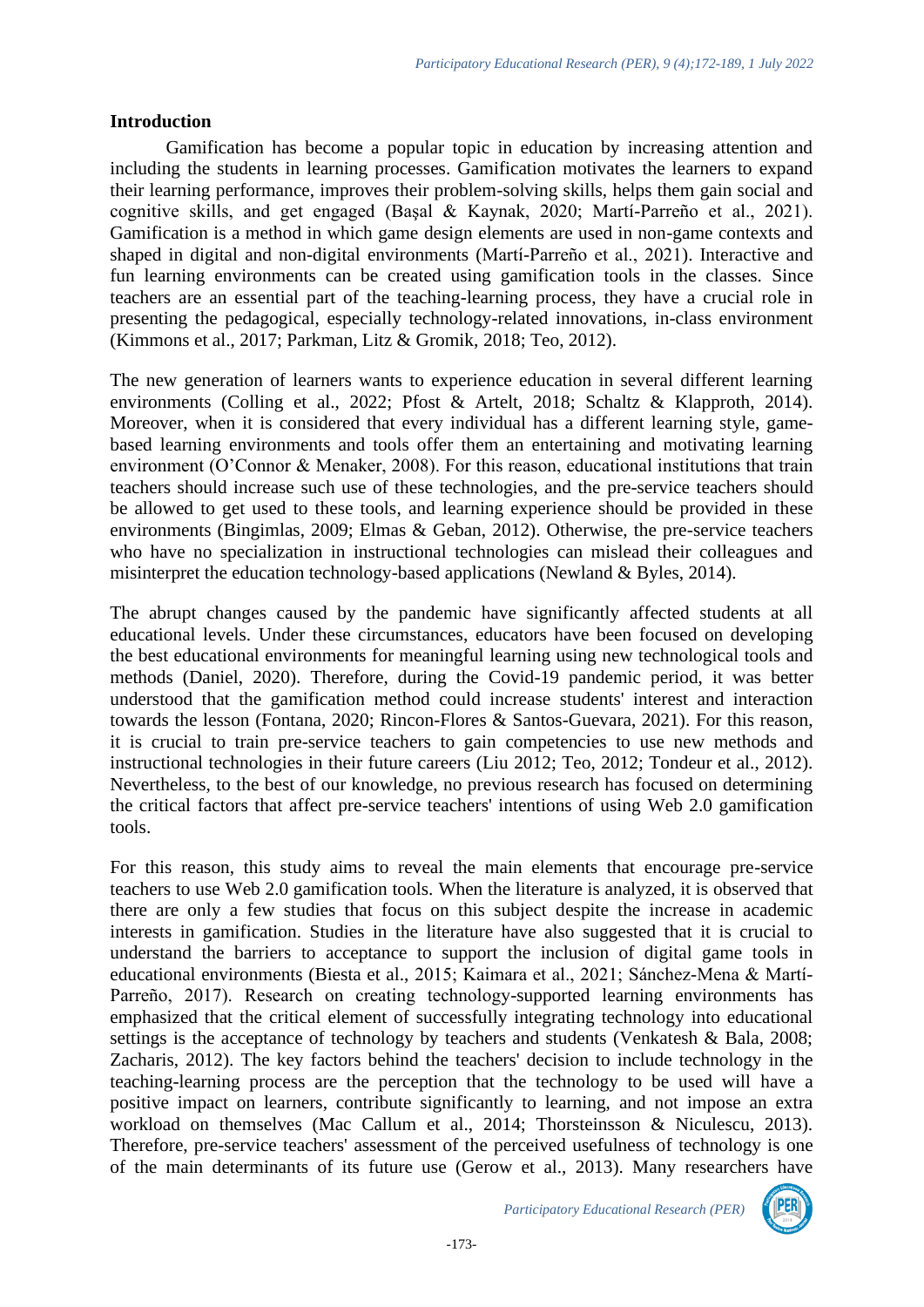successfully used Technology Acceptance Model (TAM) to predict behavioural intention towards digital technologies, and it has become a practical theory (Chen et al., 2009; Nair & Das, 2012). In this study, TAM is used to determine the factors affecting pre-service teachers' intention to use Web 2.0 gamification tools and the decisions taken in this process.

Dele-Ajayi et al. (2017) have been used TAM to determine teachers' attitudes towards using digital educational game tools in their classrooms. Accordingly, it was found that TAM is an effective theoretical structure to explore teachers' attitudes towards their use of digital games for educational purposes, and various suggestions have been made to ensure that teachers are ready to accept this technology. In addition, Bourgonjon et al. (2013) used the TAM model to investigate teachers' game acceptance levels and revealed that this approach is useful in determining teachers' game use intentions. However, researchers also stated a need for further research in various settings and with different teacher groups.

Teachers have an essential role in the integration of technology into educational environments. For this reason, the factors affecting teachers' intention to use technology are examined by researchers. Since teachers are an essential part of the teaching-learning process (Biesta et al., 2015), they have a crucial role in the presentation of the pedagogical, especially technology-related innovations, in-class environments (Kimmons et al., 2017; Parkman et al., 2018; Mumtaz, 2000; Thorsteinsson & Niculescu, 2013). Some studies recommended that teachers should be trained about using instructional technologies in learning environments (Alabbasi, 2018; Bingimlas, 2009; Bourgonjon et al., 2013; Dele-Ajayi et al., 2017; Elmas & Geban, 2012; Saleem et al., 2021). Pektas and Kepceoglu (2019) examined the pre-service teachers' opinions after a four-week gamification implementation. They determined that the pre-service teachers had very positive views on integrating gamification tools into the courses.

## *Current Study*

This study reveals the main elements that encourage pre-service teachers to use Web 2.0 game tools. Additionally, it is expected that this study will be important in filling the gap in the literature by researching the factors that affect the use of Web 2.0 game tools by preservice teachers. This study will provide a widened conceptual model created about Web 2.0 game tools. Also, it will help determine the factors that affect Web 2.0 game tools for educational institutions that want to integrate this technology into their systems. Educators, course designers, curriculum developers, and technology specialists can produce better materials by considering these factors.

## **Theoretical Background**

TAM is one of the fundamental models that focus on psychological factors to explain technology acceptance of new instructional technologies. This model has a vital role in determining users' behaviours of several computer technologies (Scherer et al., 2019; Teo, 2012). TAM, developed by Davis (1989), is used to determine the factors that affect technology usage and the decisions taken during this process. At the same time, TAM is one of the most frequently used models for studies about adopting new educational technologies (Chintalapati & Daruri, 2017; Huang, Teo & Zhou, 2019).

TAM is used in this study to determine the factors that affect the usage intentions by preservice teachers for Web 2.0 gamification tools and the decisions made during this process. It is assumed that in TAM, perceived usefulness and ease of use are the critical factors in the

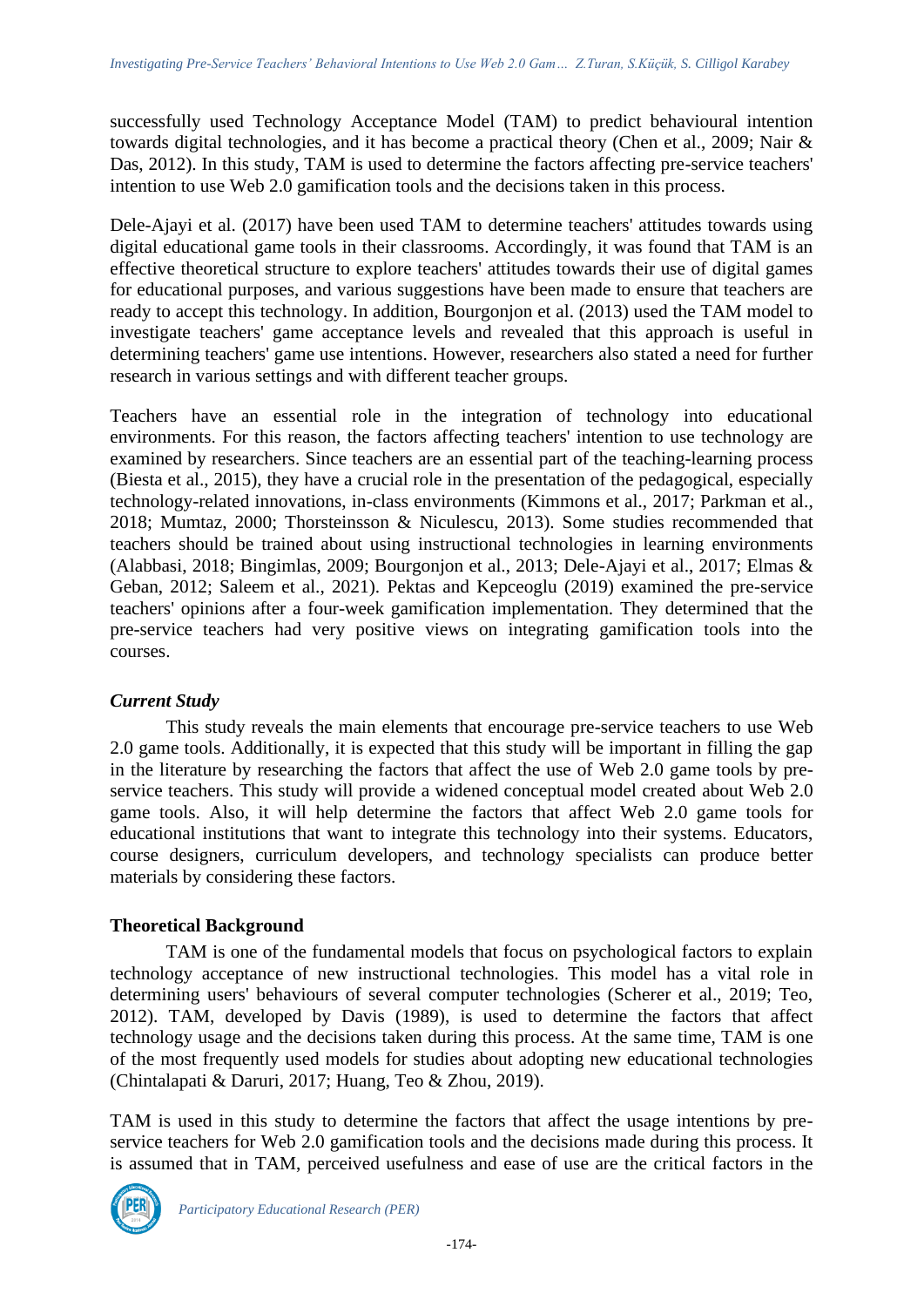behavioural usage intentions of the users during the process of adopting new technology (Marangunić & Granić, 2015). In TAM, while adopting new technology, perceived usefulness means the individual's level of trust in increasing performance by using the new method. Perceived ease of use means the individual's perception about using the new method with less effort (Davis, 1989).

#### *Research Model and Hypotheses*

This study aims to create a model based on TAM theory to explain the factors that affect the pre-service teachers' intentions of using Web 2.0 gamification tools in classes and gain a broader point of view. The proposed model for determining the pre-service teachers' intentions of using Web 2.0 gamification tools in classes is given in Figure 1.



**Figure 1.** Research model.

## *Perceived ease of use*

Perceived ease of use is defined as how an individual believes using a particular system is purified from excess physical and mental effort (Davis, 1989). The studies in the literature reveal that the beliefs of users about the easy use of a particular technology affect their behaviours and attitudes that play a role in adopting and using that technology (Alharbi & Drew, 2014; Hsu & Lu, 2007; Kang & Shin, 2015; Okazaki & Renda Dos Santos, 2012; Yang et al., 2017; Yang &Wang, 2019). Sadaf et al. (2016) stated that the perceived ease of use factor in pre-service teachers' attitudes towards using Web 2.0 tools positively affects their perceived usefulness and intention to adopt them. Regarding this study, it can be stated that if pre-service teachers find Web 2.0 gamification tools easy to use, they will most probably adopt these tools and continue to use them further. Correspondingly, the below hypothesis is proposed:

H1. Perceived ease of use significantly influences attitude towards using gamification tools.

## *Perceived usefulness*

Perceived usefulness stands for the degree to which individuals believe using a particular system increases their job performance (Davis, Bagozzi & Warshaw, 1989). In this context, it can be stated that the tendencies of individuals for using the applications will be more if they believe that the applications will increase their performance. Therefore,

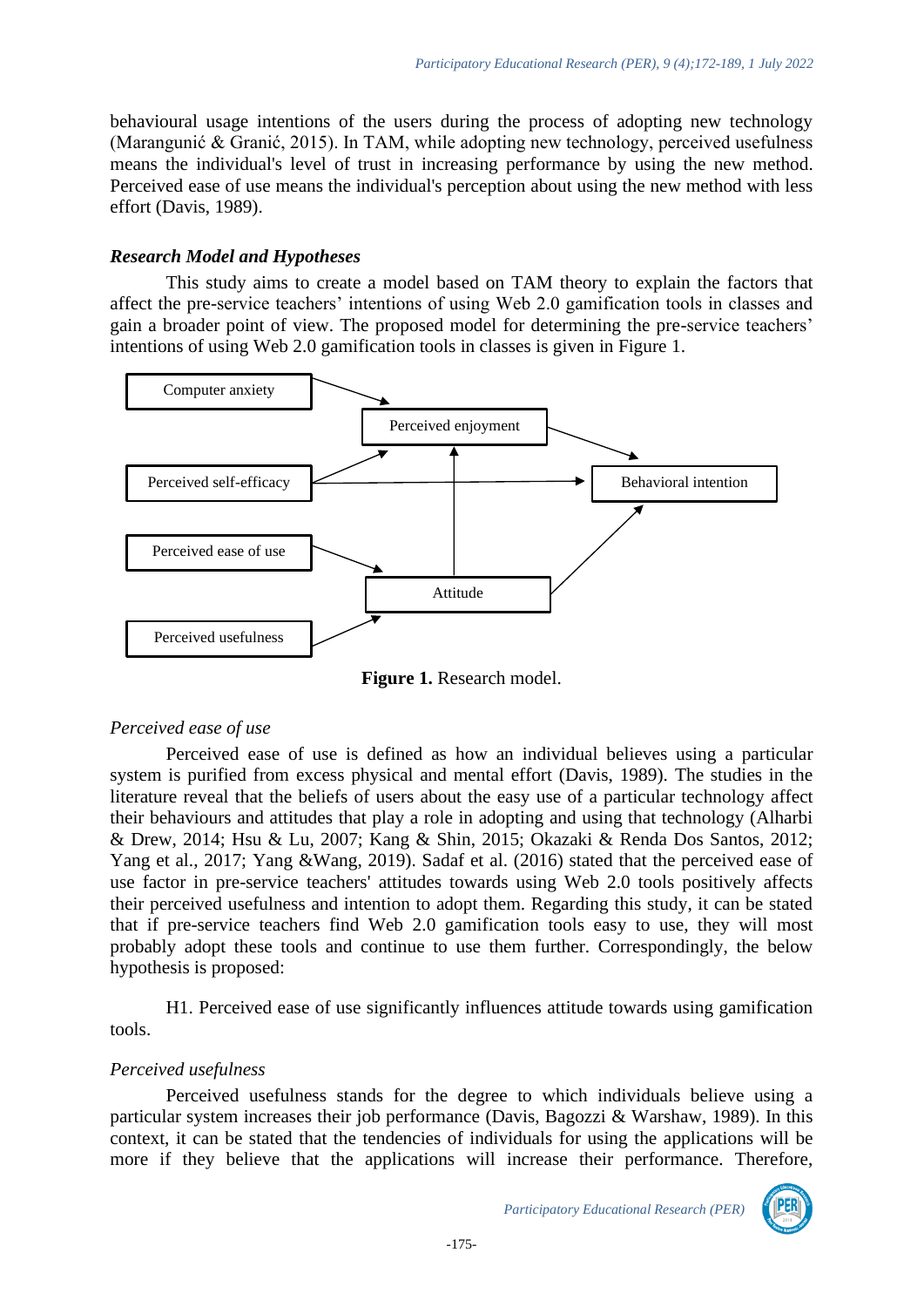perceived usefulness is one of the most critical factors that affect users' intentions during the technology adoption process (Alharbi & Drew, 2014; Yang & Wang, 2019). Furthermore, perceived usefulness positively impacts gamification tools (Hsu & Lu, 2007; Lee et al., 2012; Leng & Lada, 2011; Wong, 2016; Yoo et al., 2017). For this reason, pre-service teachers' intentions while using Web 2.0 gamification tools will be increased as these applications increase interaction, provide more control on the learning process and help save time. Correspondingly, the below hypothesis is proposed:

H2. Perceived usefulness has a significant influence on attitude towards using gamification tools.

#### *Perceived self-efficacy*

Computer self-efficacy is defined as the computer-using skills of individuals or individuals' perceptions on the computer that they can use to complete tasks on the computer. Computer self-efficacy affects how individuals shape their perceived usefulness attitudes and intentions to use the new technology (Al-Haderi, 2013; Compeau & Higgins, 1995). Having a favourable judgment about the skills of the individuals affects the way of adoption of technological tools used in education (Compeau & Higgins, 1995). The teachers who have high levels of self-efficacy about using gamification tools can use these applications by relating them to existing teaching methods (Chung & Tan, 2004; Joo et al., 2016; Wang & Wang, 2008). A study made by Zhang and Liu (2019) analyzes the relationships between motivational regulation, online professional learning communities, and learning engagements. It is seen that the teachers with higher levels of self-efficacy have better skills of motivational regulation. Therefore, it is recommended that the teachers develop their perceived selfefficacy to increase their learning participation in online professional learning communities. Besides, Bandura (1986) states that self-efficacy motivates the individual and takes action. Adukaite et al. (2017) state that lack of self-efficacy results in lower levels of satisfaction and enjoyment and negatively affects the individual's adoption of new technologies. For this reason, it is expected that pre-service teachers with high computer self-efficacy will find Web 2.0 gamification tools more acceptable and enjoyable. Correspondingly, the below hypotheses are proposed:

H3a: Perceived self-efficacy has a significant influence on behavioural intention to use gamification tools.

H3b: Perceived self-efficacy has a significant influence on perceived enjoyment to use gamification tools.

#### *Computer anxiety*

Computer anxiety is the fear and concern that an individual feels when facing the probability of using the computer (Leso & Peck, 1992). The literature studies state that individuals who have the skills and experience of using computers have lower levels of technology anxiety (Ekizoglu & Ozcinar, 2010). On the other hand, high levels of computer anxiety result in an unwillingness to use and gain new technology and internet skills (Chaffin & Harlow, 2005; Jung et al., 2010). Additively, it can be stated that computer anxiety has an important effect on the willingness of pre-service teachers to use technology (Joo et al., 2016). Thus, Joo et al. (2016) state that technology anxiety will stress individuals. This situation will prevent the individual from entering the playful state while using technology and harm intrinsic motivation. Therefore, pre-service teachers with high computer anxiety experience stress about using Web 2.0 gamification tools as new technology and their

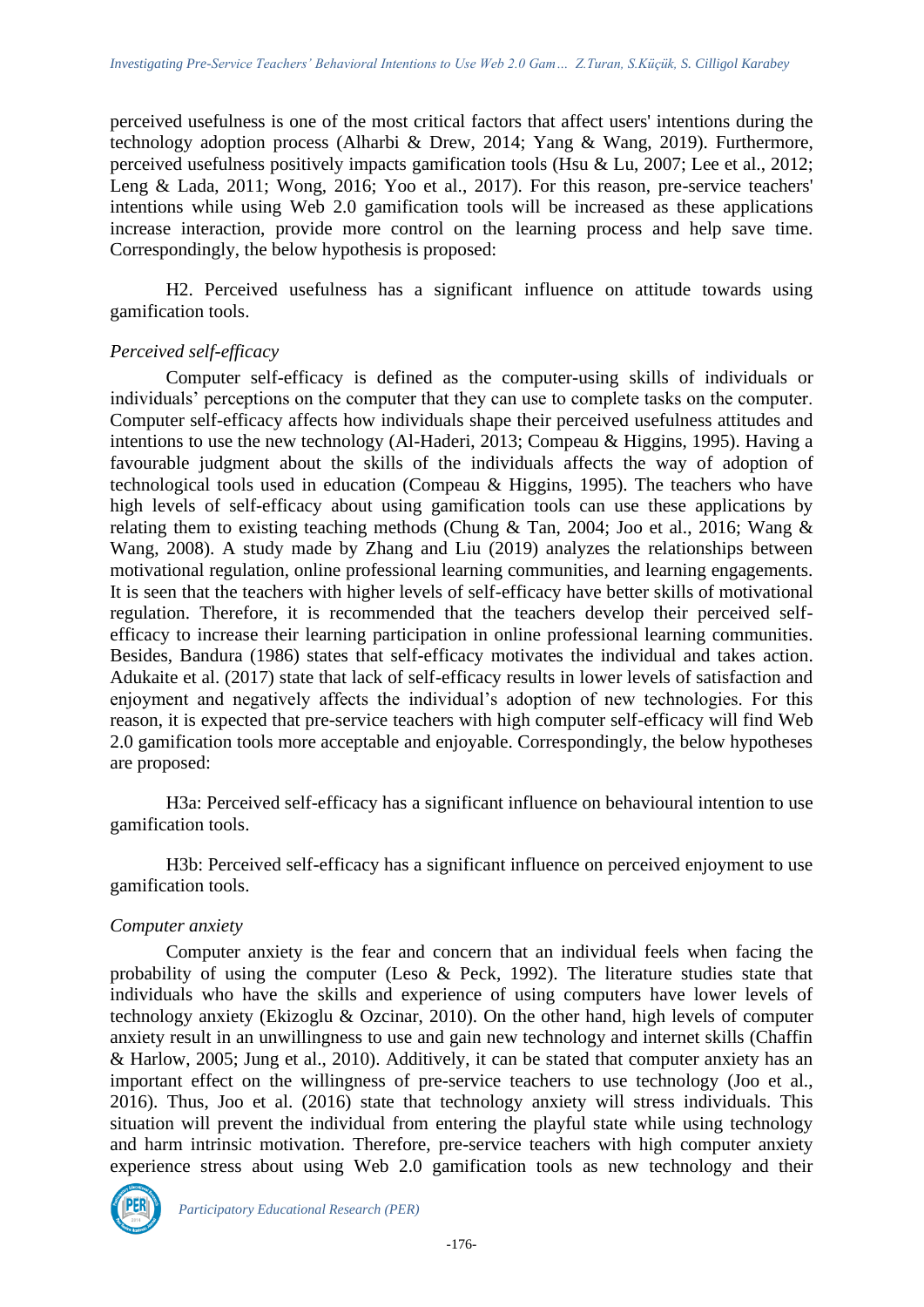intrinsic motivations and perceived enjoyment may be negatively affected. Correspondingly, the below hypothesis is proposed:

H4: Pre-service teachers' computer anxiety has a significant influence on perceived enjoyment to use gamification tools.

#### *Perceived enjoyment*

Perceived enjoyment is the degree to which information technology is perceived as joy (Davis et al., 1992; Venkatesh, 2000). Within the scope of TAM, Davis et al. (1992) state that perceived enjoyment is similar to intrinsic motivation that directs the performance of an activity that is not related to the implementation process of the activity. El Shamy and Hassanein (2017) state that perceived enjoyment has a crucial role in using innovative technologies such as virtual reality devices, wearable devices, and robots. Perceived enjoyment is the dominant variable behind the frequent use of online games (Choi & Kim, 2004). According to Heijden (2003), perceived enjoyment seriously affects usage intentions in the TAM model. Thus, if a user enjoys a new technology, it can be stated that this user will show positive signs of adapting to the particular technology (Al-Adwan et al., 2018; Suki & Suki, 2011). It is seen in the studies in the literature that perceived enjoyment has an important effect on technology usage (Al-Adwan et al., 2018; Cheema et al., 2013; Cheng, 2014; Poong et al., 2017). For this reason, pre-service teachers who have high perceived enjoyment to use Web 2.0 gamification tools may be more inclined to use these tools. Correspondingly, the below hypothesis is proposed:

H5: Perceived enjoyment has a significant influence on pre-service teachers' intention to use gamification tools.

## *Attitude towards using gamification technologies*

Attitude is the overall assessment, both positive and negative, towards the use of systems and applications (Ajzen, 1991; Fishbein & Ajzen, 1975). Applying the technology in a learning environment mostly depends on the potential users' attitudes (Zain et al., 2005). Perceived enjoyment is taken as an important factor that affects the attitudes of individuals in terms of using a particular system (Moon & Kim, 2001). Hsu and Lu (2007) reveal that the level of enjoyment of the users while playing online games is highly correlated with the positive attitude of the users about games. Besides, it is proved by several studies that there is a strong correlation between attitude and behavioural intentions (Asiri, 2019; Bock et al., 2005). Kao and Tsai (2009) find out that teachers' intentions of using technology are significantly affected by their positive and negative attitudes. Hamari and Koivisto (2013) state that a user's attitude towards the use of gamification technologies has a significant impact on adapting to the games and their intentions of using the games further. In general, the positive attitudes of the users affect their adoption and usage intentions (Abdel-Maksoud, 2018; Asiri, 2019). Therefore, if pre-service teachers have a positive attitude towards Web 2.0 gamification tools, they will be more motivated and enjoy using them. Correspondingly, the below hypotheses are proposed:

H6a: Pre-service teachers' attitudes toward gamification tools will influence their behavioural intentions to use them in their teaching.

H6b: Pre-service teachers' attitudes toward gamification tools will influence their perceived enjoyment to use them.

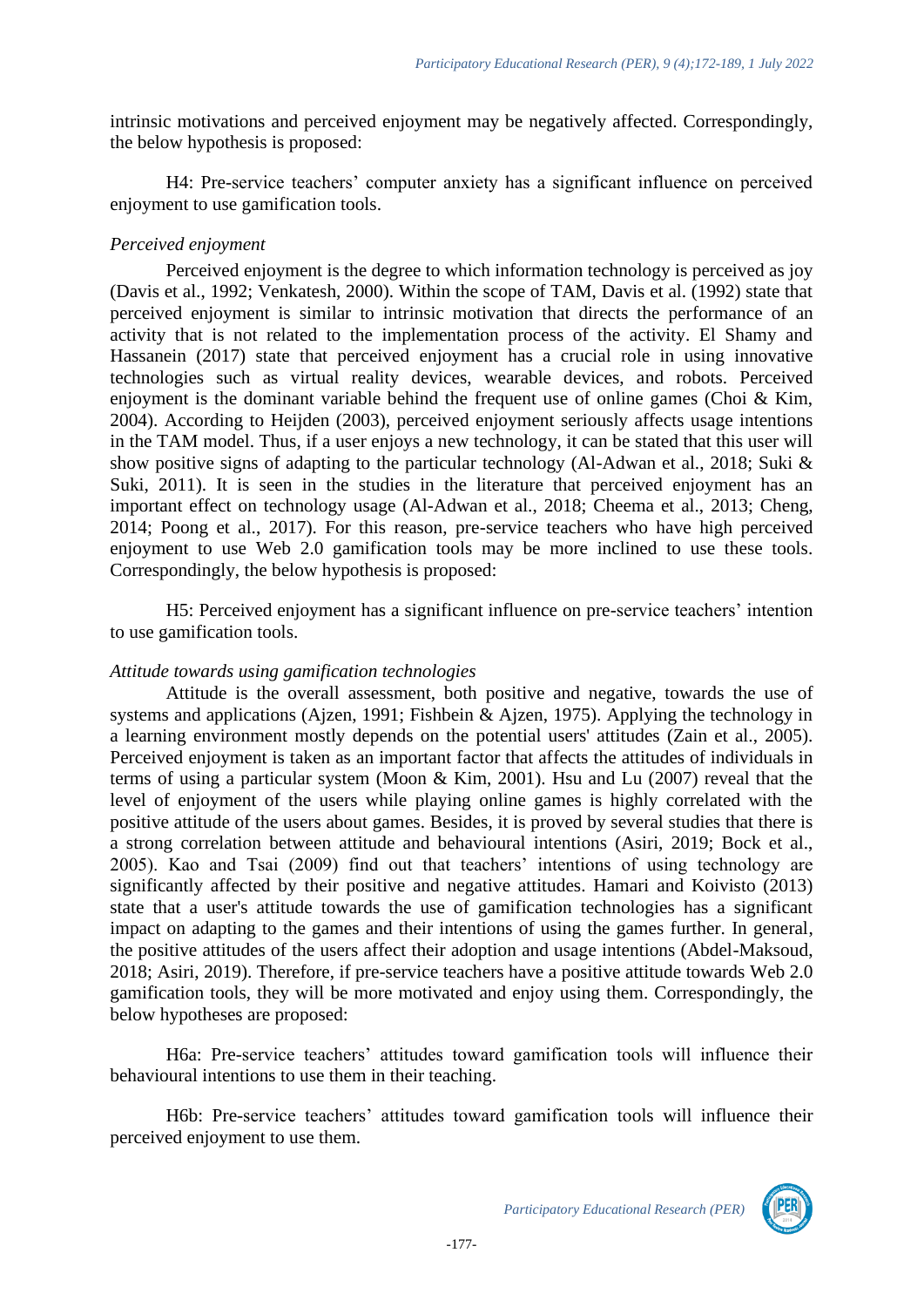#### **Method**

In this study, the Structural Equation Modeling (SEM) approach is used to investigate factors that predict pre-service teachers' behavioural intentions to use Web 2.0 gamification tools in their future classrooms. The data were collected through a survey and included questions for each factor in the research model.

## *Participants*

Pre-service teachers enrolled in the Instructional Technologies course at two universities participated in this study. The sophomore pre-service teachers were from six different fields. The 313 pre-service teachers (89 males, 224 females; 18-22 ages) filled the survey in the Instructional Technologies course as part of the course evaluation procedure; completing the surveys was voluntary.

Instructional Technologies course includes educational Web 2.0 tools. The pre-service teachers learn to use these tools. Within the scope of the study, a course plan was developed by the researchers to teach pre-service teachers Web 2.0 gamification tools. Two instructors have conducted course sessions in six different fields. The course took four hours in each session. First, the gamification method was presented using a presentation and discussed how using in educational settings. Then, Kahoot!, Classdojo, and Jeopardylabs Web 2.0 gamification tools were shown step-by-step. Finally, the pre-service teachers chose a topic from their fields and designed a gamification based course using Kahoot! tool. Thus, they experienced using Web 2.0 gamification tools. At the end of the course, they filled out the survey. The details of the sample are presented in Table 1.

| University   | Field                                 | Male | Female | Total |
|--------------|---------------------------------------|------|--------|-------|
| University A | Elementary education                  | 24   | 61     | 85    |
|              | Psychological counseling and guidance | 12   | 21     | 33    |
| University B | Science education                     |      | 72     | 83    |
|              | Turkish language education            | 16   | 29     | 45    |
|              | Special education                     | 15   | 13     | 28    |
|              | Math education                        |      | 28     | 39    |
|              | Total                                 | 89   | 224    | 313   |

## *Measurement Instrument*

The survey was developed based on the literature by the researchers. Also, two experts in the Instructional Technology field have been checked the survey items. The survey included 27 five-point Likert questions in seven dimensions. The dimensions were; selfefficacy, enjoyment, computer anxiety, attitude, ease of use, perceived usefulness, and behavioural intention. The Cronbach's alpha values were calculated to ensure the reliability of each dimension. Table 2 presents the dimensions, number of items implemented, sources, and Cronbach's alpha values were calculated as high in this study.

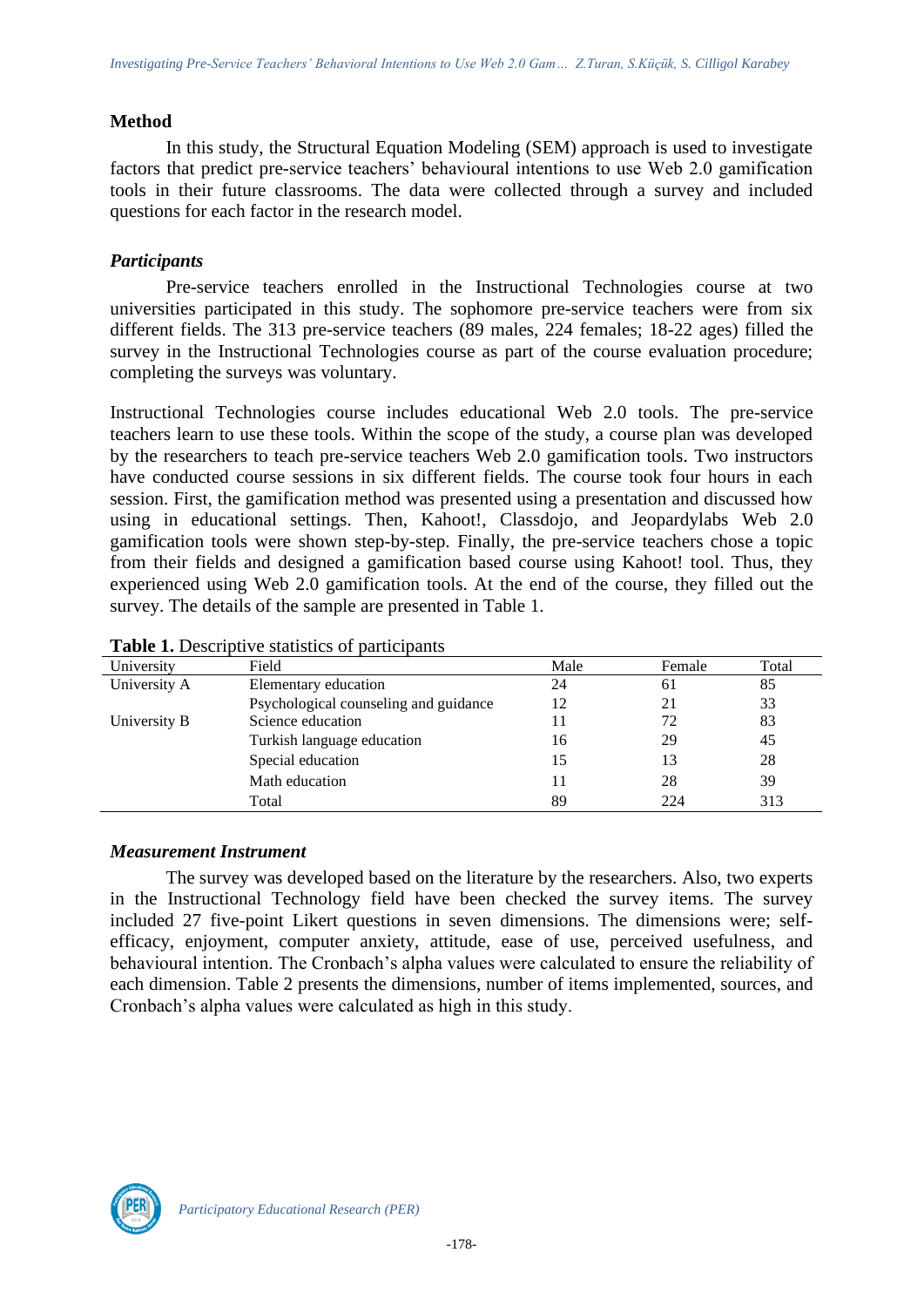| Construct                  | Items                                                                                                                                                                                                                                                                                                                              | Sources                                                           | Cronbach's<br>alpha |
|----------------------------|------------------------------------------------------------------------------------------------------------------------------------------------------------------------------------------------------------------------------------------------------------------------------------------------------------------------------------|-------------------------------------------------------------------|---------------------|
| Perceived<br>self-efficacy | I have the necessary skills and knowledge to<br>use gamification tools (Kahoot!, Classdojo,<br>Jeopardylabs, e.g.).<br>I felt confident about using gamification tools<br>(Kahoot!, Classdojo, Jeopardylabs, e.g.).<br>I felt confident about using gamification tools<br>even if nobody was around to show me how to<br>use them. | Compeau and Higgins<br>$\bullet$<br>(1995)<br>Lai and Chen (2011) | .88                 |
| Perceived                  | I find using gamification tools enjoyable.                                                                                                                                                                                                                                                                                         | Davis et. al. (1992)<br>$\bullet$                                 | .94                 |
| enjoyment                  | I have fun using gamification tools.<br>I find using gamification tools pleasant.                                                                                                                                                                                                                                                  | Wang and Wang (2008)<br>Padilla-Melendez et al.<br>(2013)         |                     |
| Computer                   | Computers do not scare me at all.                                                                                                                                                                                                                                                                                                  | Wang & Wang (2008)<br>$\bullet$                                   | .81                 |
| anxiety                    | Working with computers makes me nervous.<br>Computers make me feel uncomfortable.                                                                                                                                                                                                                                                  |                                                                   |                     |
|                            | Computers are somewhat intimidating to me.                                                                                                                                                                                                                                                                                         |                                                                   |                     |
| Perceived<br>usefulness    | I believe that using gamification tools will<br>improve my performance as a teacher in my                                                                                                                                                                                                                                          | Davis (1989)<br>$\bullet$<br>Sadaf et al. (2016)<br>$\bullet$     | .92                 |
|                            | courses in the future.                                                                                                                                                                                                                                                                                                             |                                                                   |                     |
|                            | I believe that using gamification tools is useful                                                                                                                                                                                                                                                                                  |                                                                   |                     |
|                            | in my courses.<br>I believe that using gamification tools in my                                                                                                                                                                                                                                                                    |                                                                   |                     |
|                            | courses makes my students' learning easier.                                                                                                                                                                                                                                                                                        |                                                                   |                     |
|                            | I believe that using gamification tools in my<br>courses increase my students' satisfaction with                                                                                                                                                                                                                                   |                                                                   |                     |
|                            | the course.                                                                                                                                                                                                                                                                                                                        |                                                                   |                     |
|                            | I believe that using gamification tools in my<br>courses increase my students' grades.                                                                                                                                                                                                                                             |                                                                   |                     |
| Perceived                  | In general, gamification tools are easy to use.                                                                                                                                                                                                                                                                                    | Davis (1989)                                                      | .90                 |
| ease of use                | Learning how to use gamification tools is easy<br>for me.                                                                                                                                                                                                                                                                          |                                                                   |                     |
|                            | gamification<br>Using<br>tools is<br>clear<br>and                                                                                                                                                                                                                                                                                  |                                                                   |                     |
|                            | understandable.                                                                                                                                                                                                                                                                                                                    |                                                                   |                     |
|                            | It is easy for me to become a skilful teacher<br>using gamification tools.                                                                                                                                                                                                                                                         |                                                                   |                     |
| Attitude                   | Gamification tools will be useful in my                                                                                                                                                                                                                                                                                            | Sadaf et al. (2016)                                               | .90                 |
|                            | teaching.<br>Using gamification tools is a good idea.                                                                                                                                                                                                                                                                              | Teo (2009)                                                        |                     |
|                            | Gamification tools will make my courses more                                                                                                                                                                                                                                                                                       |                                                                   |                     |
|                            | interesting.                                                                                                                                                                                                                                                                                                                       |                                                                   |                     |
|                            | Working with gamification tools is fun.                                                                                                                                                                                                                                                                                            |                                                                   |                     |
|                            | I look forward to using gamification tools in<br>my job.                                                                                                                                                                                                                                                                           |                                                                   |                     |
| Behavioural                | I predict I will use gamification tools in my                                                                                                                                                                                                                                                                                      | Venkatesh et al. (2003)<br>$\bullet$                              | .95                 |
| intention                  | courses in the future.                                                                                                                                                                                                                                                                                                             |                                                                   |                     |
|                            | I intend to use gamification tools in my courses<br>in the future.                                                                                                                                                                                                                                                                 |                                                                   |                     |
|                            | I plan to use gamification tools in my courses                                                                                                                                                                                                                                                                                     |                                                                   |                     |
|                            | in the future.                                                                                                                                                                                                                                                                                                                     |                                                                   |                     |

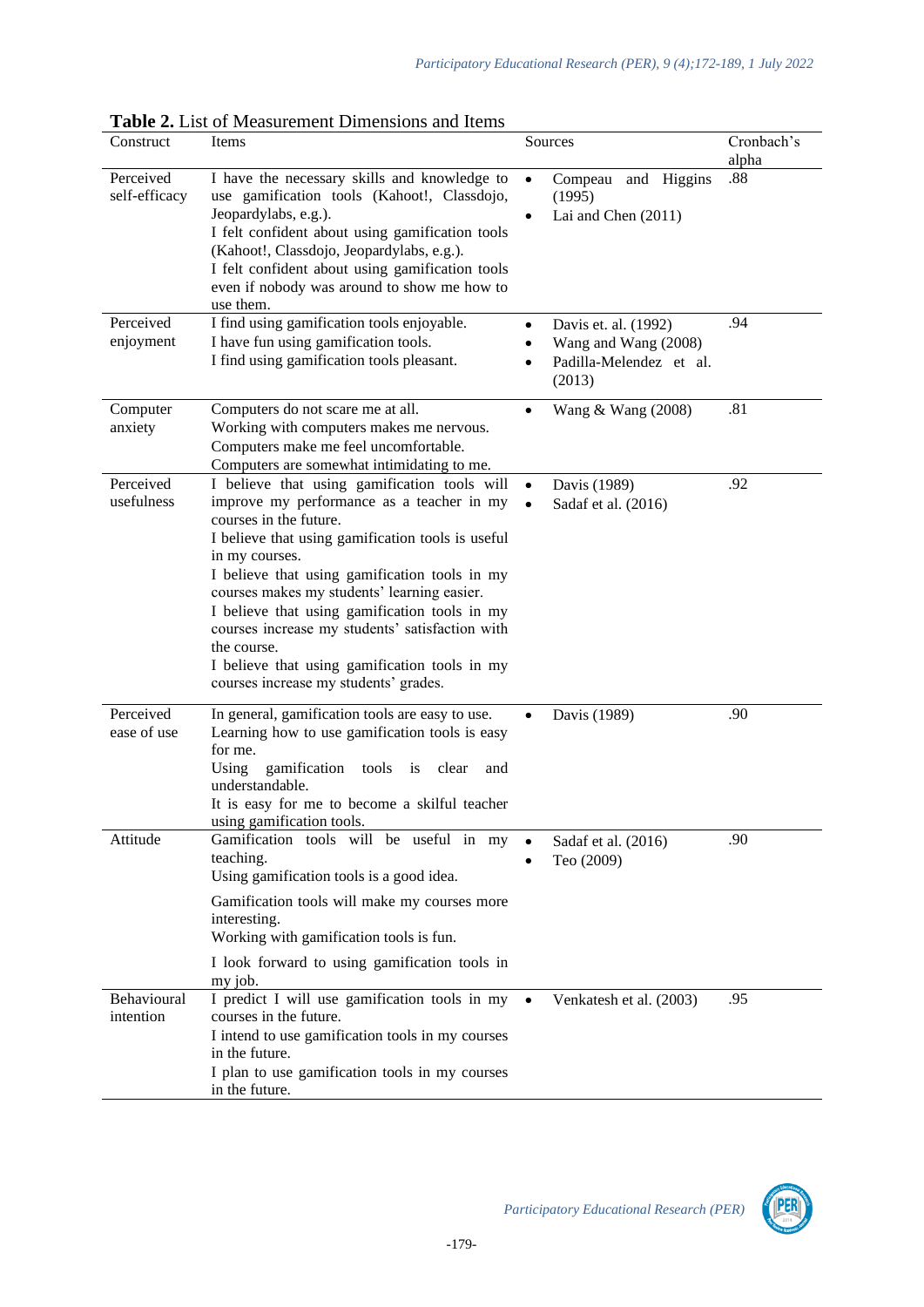#### *Data Analysis*

For SEM analysis, the following assumptions were checked; extreme values, missing data, normality, multicollinearity, and variances of the variables. There was no missing data. Outliers were determined, and eight extreme values were excluded from the data set of 321 (n=313). Skewness and kurtosis values were checked, and each variable was approximately normally distributed. All relationships among the variables were sufficiently linear. Tolerance and Variance Inflation Factor (VIF) values were calculated for multicollinearity. VIF should be less than ten, and tolerance should be above 0.2 (Field, 2013). VIF values were well below ten and the tolerance statistics above 0.2; therefore, there was no collinearity within the data. Thus, the data met all of the assumptions for the SEM. SPSS 24.0 and AMOS 24.0 software were used to conduct analyses.

# **Findings**

## *Descriptive Statistics and Correlations Among the Variables*

The descriptive statistics are presented in Table 3. The highest mean is perceived usefulness ( $M=4.45$ ), and the lowest mean is computer anxiety ( $M=1.94$ ). Standard deviations ranged from .678 to .865. The skewness and kurtosis values are less than |3| and |10|, respectively. The data met assumptions of normality for SEM (Kline, 2011). Pearson's correlation test was performed to identify the correlations between the dependent variables. The correlations among all the variables were significant  $(p < .01)$  (Table 3).

| Measurement variable       | Correlations of the measurement variables |          |          |         |         |          |         |
|----------------------------|-------------------------------------------|----------|----------|---------|---------|----------|---------|
|                            | 1                                         | 2        | 3        | 4       | 5       | 6        | 7       |
| 1. Perceived self-efficacy | 1                                         |          |          |         |         |          |         |
| 2. Perceived enjoyment     | $.456*$                                   |          |          |         |         |          |         |
| 3. Computer anxiety        | $-.412*$                                  | $-.244*$ | 1        |         |         |          |         |
| 4. Perceived usefulness    | $.310*$                                   | $.563*$  | $-.267*$ | 1       |         |          |         |
| 5. Perceived ease of use   | $.597*$                                   | $.457*$  | $-.397*$ | $.514*$ |         |          |         |
| 6. Attitude                | $.358*$                                   | $.607*$  | $-.251*$ | $.813*$ | $.583*$ | 1        |         |
| 7. Behavioral intention    | $.400*$                                   | $.508*$  | $-.234*$ | $.746*$ | $.561*$ | $.860*$  | 1       |
| Mean                       | 3.64                                      | 4.23     | 1.94     | 4.45    | 4.00    | 4.34     | 4.26    |
| <b>Standard Deviations</b> | .856                                      | .865     | .850     | .684    | .775    | .678     | .777    |
| <b>Skewness</b>            | $-.256$                                   | $-1.21$  | .617     | $-1.41$ | $-.549$ | $-0.935$ | $-.839$ |
| Kurtosis                   | $-.282$                                   | 1.11     | $-.509$  | 1.94    | $-.137$ | .242     | $-.041$ |

| <b>Table 3.</b> Correlation Coefficients and Descriptive Statistics |  |  |  |
|---------------------------------------------------------------------|--|--|--|
|---------------------------------------------------------------------|--|--|--|

**\*** p< .01

# *Assessment of Measurement Model*

Based on the result of maximum likelihood estimation, Table 4 shows the goodness of fit indices for the research model.  $\gamma$ 2 statistic, the goodness-of-fit index (GFI), the root mean square error of approximation (RMSEA), the adjusted goodness-of-fit (AGFI), and the comparative fit index (CFI) values are presented in Table 4. All values satisfied the recommended levels of fit (Baumgartner & Homburg, 1996; Hoyle, 1995; Klem, 2000; Kline, 2011).

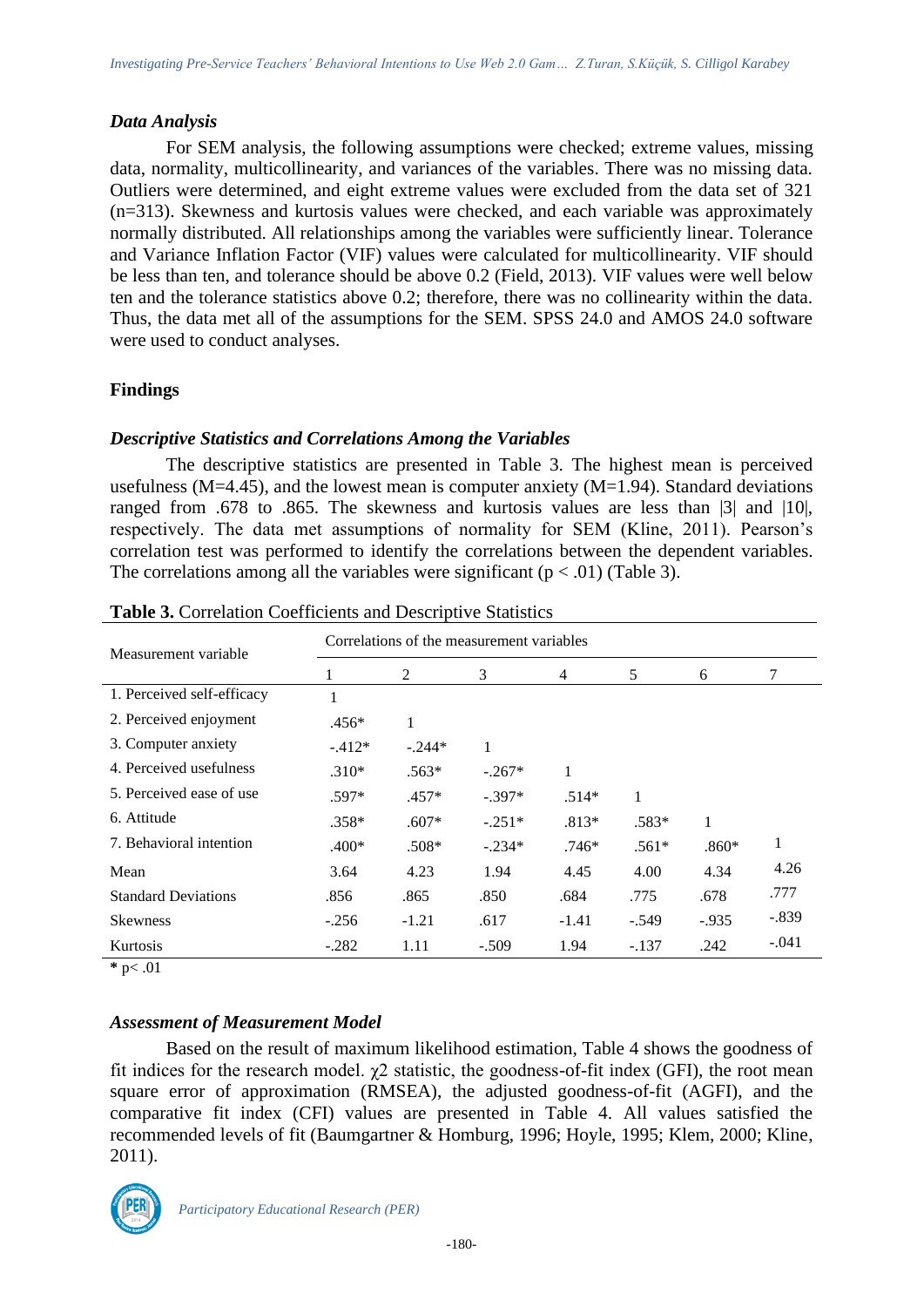| Model        | fit | Values | Perfect                            | Acceptable                         | Fit        |
|--------------|-----|--------|------------------------------------|------------------------------------|------------|
| indices      |     |        |                                    |                                    |            |
| $\chi^2/df$  |     | 2.67   | $0 \leq \chi^2/\mathrm{df} \leq 2$ | $2 \leq \chi^2/\mathrm{df} \leq 3$ | Acceptable |
| <b>GFI</b>   |     | .98    | $.95 \leq$ GFI $\leq 1.00$         |                                    | Perfect    |
| <b>RMSEA</b> |     | .07    | $.00 \leq$ RMSEA $\leq .05$        | $.05 \leq$ RMSEA $\leq .08$        | Acceptable |
| AGFI         |     | .94    | $.90 \leq \text{AGFI} \leq 1.00$   |                                    | Perfect    |
| <b>CFI</b>   |     | .99    | $.95 \leq CFI \leq 1.00$           |                                    | Perfect    |

# *Hypothesis Testing*

Table 5 presents the analysis of the proposed relationships, and Figure 2 shows the resulting path coefficients of the research model based on standardized estimates. Again, the structural model provided a good fit to the data; six of the eight hypotheses were supported by the data.

| Table 5. Hypothesis Testing Results |  |
|-------------------------------------|--|
|-------------------------------------|--|

| Hypotheses       | Paths                  | <b>Path Coefficients</b> |      | Results          |
|------------------|------------------------|--------------------------|------|------------------|
| H1               | $PEOU \rightarrow ATU$ | .224                     | .000 | <b>Supported</b> |
| H2               | $PU \rightarrow ATU$   | .698                     | .000 | <b>Supported</b> |
| H <sub>3</sub> a | $PSE \rightarrow BI$   | .125                     | .000 | <b>Supported</b> |
| H3b              | $PSE \rightarrow PENJ$ | .272                     | .000 | <b>Supported</b> |
| H4               | $CA \rightarrow PENJ$  | $-.004$                  | .928 | Unsupported      |
| H <sub>5</sub>   | $PENJ \rightarrow BI$  | $-.070$                  | .061 | Unsupported      |
| H <sub>6</sub> a | $ATU \rightarrow BI$   | .858                     | .000 | <b>Supported</b> |
| H <sub>6</sub> b | $ATU \rightarrow PENJ$ | .509                     | .000 | <b>Supported</b> |



Figure 2. Hypothesized research model.

Based on the analysis of path coefficients, self-efficacy, attitude, perceived usefulness, ease of use, and enjoyment explained 75% of the variance in behavioural intention. Their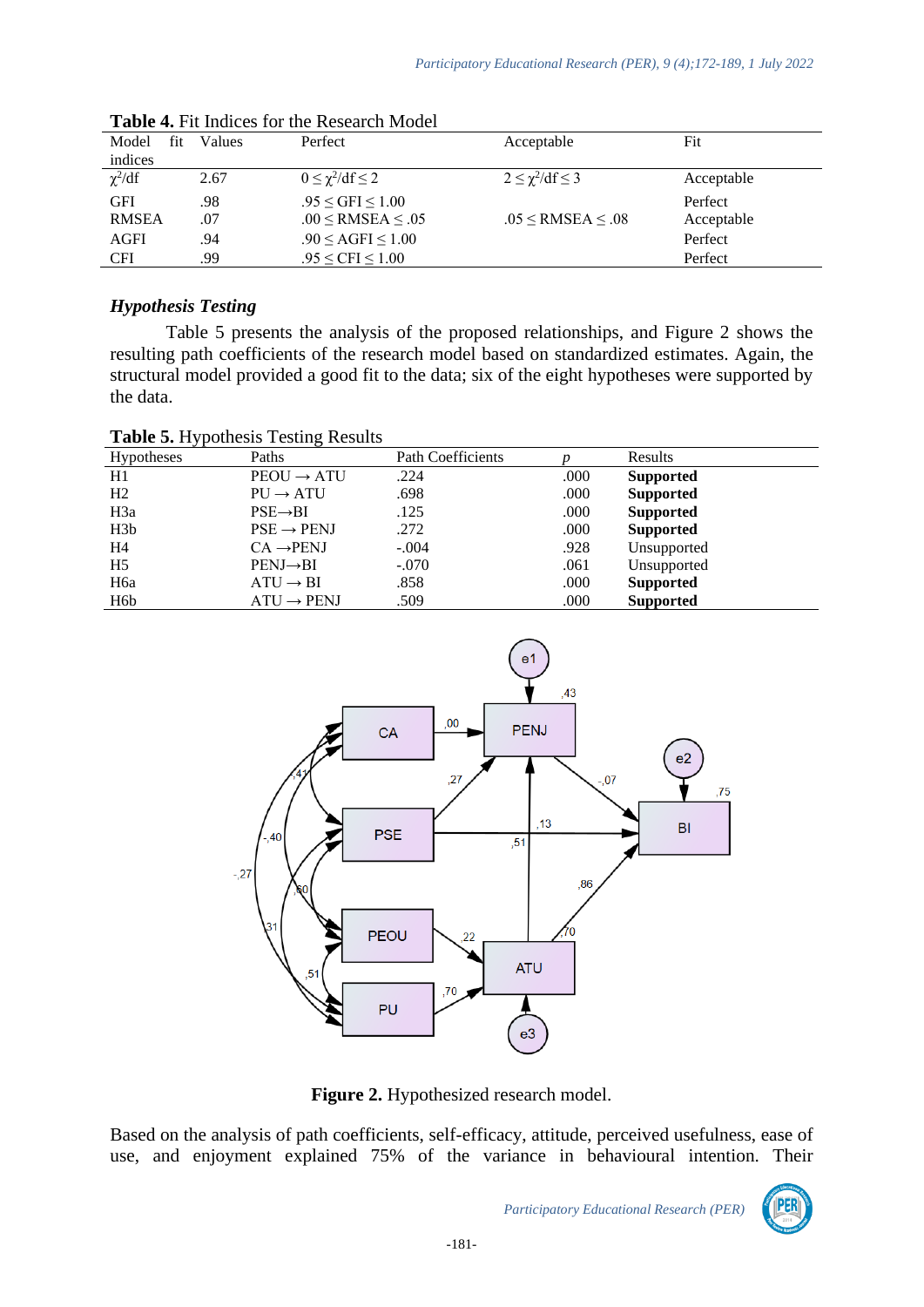determinants explained attitude and enjoyment in amounts of 70% and 43%, respectively (Table 6).

Table 6 shows the direct and indirect effects and total effects associated with each variable. The sum of the direct and indirect effects indicates the total effect. According to Cohen (1988), the effect size values greater than 0.5 are large, 0.5-0.3 is moderate, 0.3-0.1 is small, and anything smaller than 0.1 is insubstantial. The dominant determinant of behavioural intention was attitude, with a total effect of 0.822. The dominant factor of attitude was perceived usefulness, with a total effect of 0.698. The direct, indirect, and total effect values of the determinants of enjoyment are presented in Table 6.

|              |         |                          | <b>Total Effects</b>    |
|--------------|---------|--------------------------|-------------------------|
| $R^2 = .75$  |         |                          |                         |
|              |         |                          |                         |
|              | $.125*$ | $-.019$                  | $.106*$                 |
|              | $.858*$ | $-.036$                  | $.822*$                 |
|              |         | $.574*$                  | $.574*$                 |
|              |         | $.184*$                  | $.184*$                 |
|              | $-.070$ | $\overline{\phantom{a}}$ | $-.070$                 |
|              |         |                          |                         |
| $R^2 = 0.70$ |         |                          |                         |
|              |         |                          |                         |
|              | $.698*$ |                          | $.698*$                 |
|              | $.224*$ |                          | $.224*$                 |
|              |         |                          |                         |
| $R^2 = .43$  |         |                          |                         |
|              |         |                          |                         |
|              | $.272*$ |                          | $.272*$                 |
|              | .509*   |                          | .509*                   |
|              |         | $.356*$                  | $.356*$                 |
|              |         | $.114*$                  | $.114*$                 |
|              | $-.004$ | -                        | $-.004$                 |
|              |         | <b>Direct Effects</b>    | <b>Indirect Effects</b> |

**Table 6.** Direct, Indirect and Total Influences in the Model

**\*** p< .05

## **Discussion**

In this study, a model is proposed and tested to reveal the factors affecting pre-service teachers' intentions of using Web 2.0 gamification tools and the relationship between these factors. The findings of the study show that the proposed research model is meaningful. The study reveals that perceived ease of use and perceived usefulness are effective on pre-service teachers in terms of developing an attitude towards using gamification tools as also proposed by the TAM model and the studies in the literature (Asiri, 2019; Dele-Ajayi et al., 2017; Hsu & Lu, 2007; Lee et al., 2012; Leng & Lada, 2011; Pektas & Kepceoglu, 2019; Sadaf et al., 2016; Tenório et al., 2020; Wong, 2016; Yoo et al., 2017). In addition to these two factors explaining the attitude by 70%, perceived usefulness has a more significant effect on attitude while perceived ease of use is less. This finding shows that the pre-service teachers will have a positive attitude towards using Web 2.0 gamification tools if they believe that these tools will make the learning process more effective. Thus, it can be stated that being easy to use is more decisive compared to being easy on attitudes. It is revealed that attitude is the most critical factor affecting the intentions of the pre-service teachers to use gamification tools. Studies show a strong correlation between attitude and behavioural intentions (Asiri, 2019; Bock et al., 2005; Kaimara et al., 2021; Sánchez-Mena & Martí-Parreño, 2017).

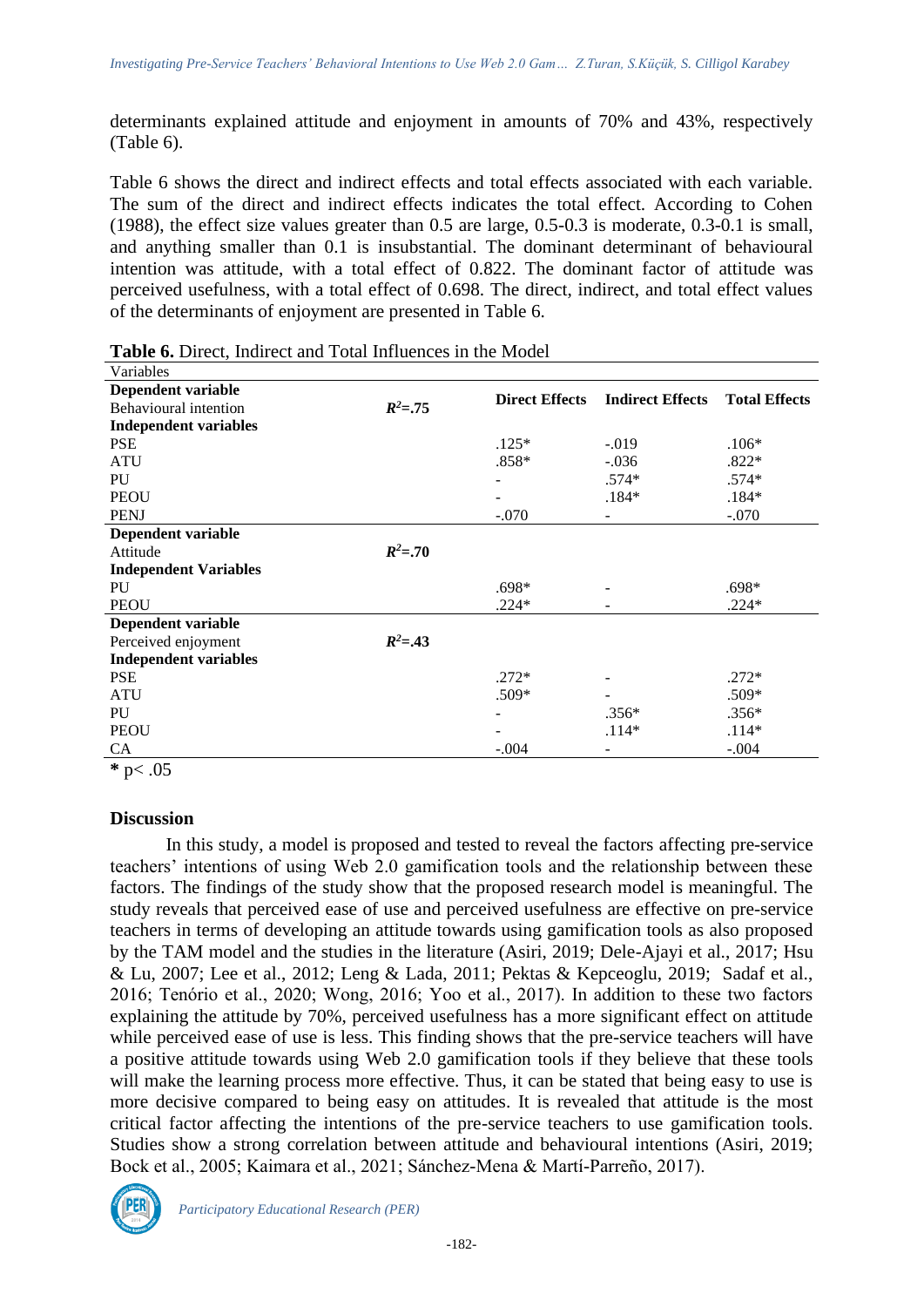On the other hand, it is stated that perceived enjoyment has a crucial role in using the new technologies, and if a user enjoys using the latest technology, this user will positively adapt to the technology (Al-Adwan et al., 2018; El Shamy & Hassanein 2017; Suki & Suki, 2011). Yet, contrary to the literature, perceived enjoyment does not affect behavioural intention in this study. This situation can be thought of as a sign that the pre-service teachers focus on the educational side of the Web 2.0 gamification tools. Sadaf et al. (2016) does not discuss perceived enjoyment while explaining the pre-service teachers' intentions to use Web 2.0 tools. Besides, when perceived enjoyment is analyzed separately, it is seen that attitude has a significant impact on enjoyment. It is stated that, during the implementation process of an activity, perceived enjoyment is similar to intrinsic motivation that directs the performance of another activity that is not related in anyways (Davis et al., 1992).

For this reason, perceived enjoyment can be thought of as a factor on its own regardless of behavioural intention. Besides, it is found that perceived self-efficacy has a small effect on perceived enjoyment and behavioural intention. Adukaite et al. (2017) state that lack of selfefficacy and computer anxiety will result in lower levels of satisfaction and enjoyment and negatively affect the individual in adopting new technologies. Contrarily, it is found out that computer anxiety has not affected perceived enjoyment. Furthermore, the descriptive findings of the study show that the participants did not feel any anxiety while using Web 2.0 gamification tools. According to these results, considering that today's pre-service teachers are digital-native (Prensky, 2014), it can be inferred that similar studies may not take computer anxiety as a determinant factor.

#### **Conclusion**

The study's findings show that pre-service teachers should focus on developing their perceived usefulness, perceived ease of use, and self-efficacy to have better behavioural intentions of using gamification methods and tools in their future classes. Therefore, teacher training institutions need to focus on the pedagogical sides of Web 2.0 gamification tools. Previous studies also reveal several pedagogical benefits of using gamification methods in learning environments. Helping pre-service teachers learn the strategies of integrating gamification tools into the learning processes by assigning them projects about developing educational applications with such tools can help them build their perceptions towards the usefulness of these tools and perceived ease of self-efficacy. Furthermore, the use of gamification tools and methods in classes by teacher trainers can increase the perceived usefulness of pre-service teachers towards these tools. Therefore, professional development workshops can be designed for teacher trainers to use these innovative methods and technologies in their courses. Besides, it is determined by the study that pre-service teachers' positive attitudes towards gamification methods and tools and their high levels of self-efficacy can result in perceived enjoyment. Even though it is found out by the study that enjoyment does not have any effects on behavioural intention, it can be stated that pre-service teachers' perceived enjoyment of using these tools is vital in creating intrinsic motivation. Thus, preservice teachers' positive intention towards Web 2.0 gamification tools can increase their behavioural intentions and motivations towards using these tools. On the other hand, in the educational process where gamification tools are used, students' enjoyment will be higher than teachers. For this reason, perceived enjoyment may be examined in students' use of such technologies.

While interpreting the results of this study, it should be considered that there are some limitations as well. First, the study sample is determined with convenience sampling and is

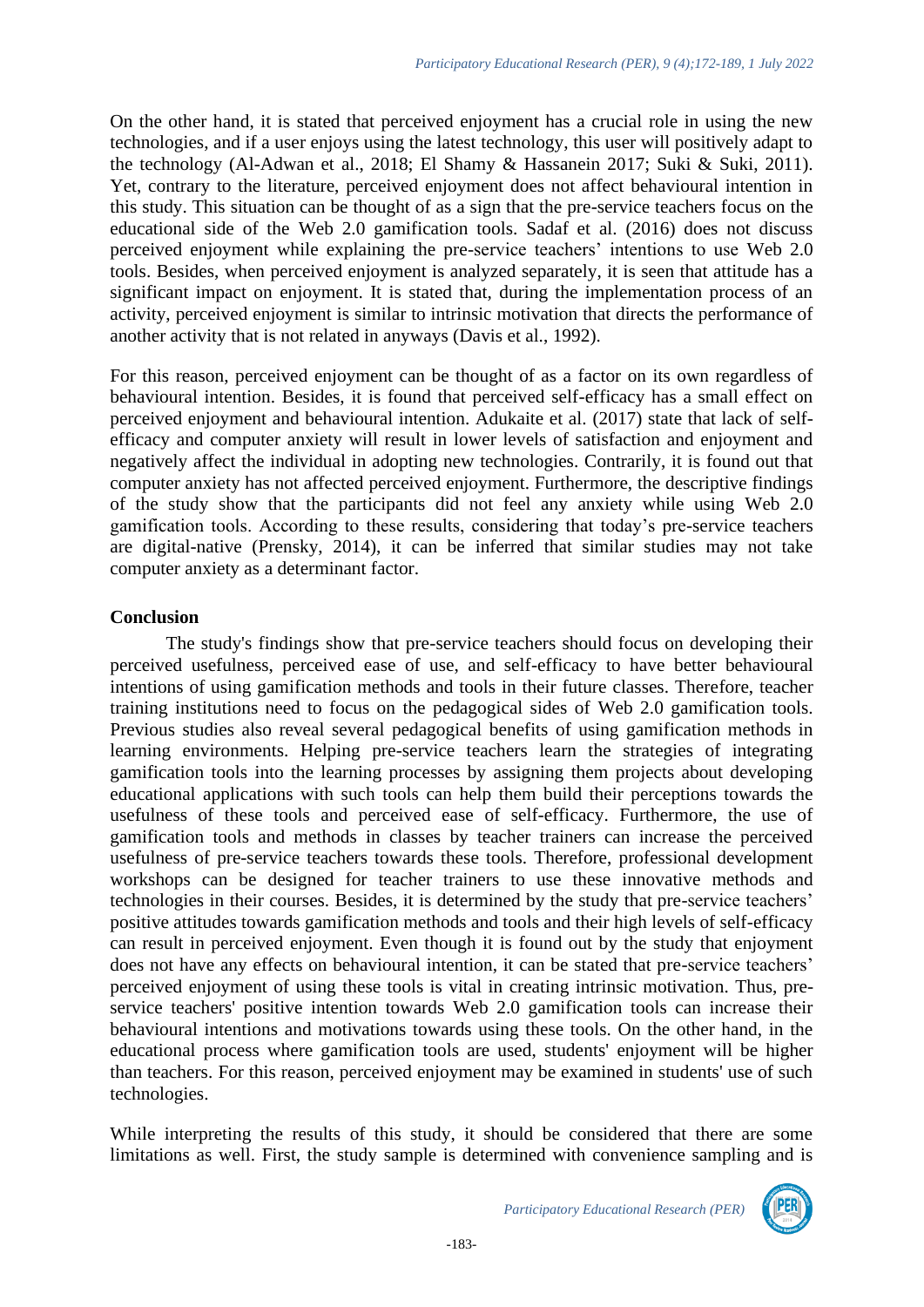limited to pre-service teachers studying in different departments of two universities. The proposed model can be tested with larger samples for more generalizable results. The implementation duration of the study is limited. Therefore, pre-service teachers' experience in using gamification tools is limited to one week of course hours and the data of the study is collected as self-reported data. In future studies, teacher trainers can design gamificationbased courses for a whole semester, and pre-service teachers' experience towards gamification methods and tools can be examined in detail. Mixed-method studies can be made, which will provide richer data by conducting more extended implementations with observations of behaviours of pre-service teachers from different areas and more profound qualitative interviews. After such model studies, the integration issues of pre-service teachers with such technologies in their future classes can be analyzed with follow up studies. In this study, the behavioural intentions of pre-service teachers have been interpreted on a large scale by the proposed factors. Factors of the varying sort can also be added to the model in parallel with the literature to widen the model and better interpret behavioural intention.

# **References**

- Abdel-Maksoud, N.F. (2018). The relationship between students' satisfaction in the LMS" Acadox" and their perceptions of its usefulness, and ease of use. *Journal of Education and Learning, 7*(2), 184-190.
- Adukaite, A., Zyl, I., Er, Ş., & Cantoni, L. (2017). Teacher perceptions on the use of digital gamified learning in tourism education: The case of South African secondary schools. *Computers & Education, 111,* 172-190.
- Alabbasi, D. (2018). Exploring teachers' perspectives towards using gamification techniques in online learning. *Turkish Online Journal of Educational Technology-TOJET*, *17*(2), 34-45.
- Ajzen, I. (1991). The theory of planned behavior. *Organizational Behavior and Human Decision Processes, 50*(2), 179-211.
- Al-Adwan, A. S., Al-Madadha, A., & Zvirzdinaite, Z. (2018). Modeling students' readiness to adopt mobile learning in higher education: An empirical study. *International Review of Research in Open and Distributed Learning, 19*(1), 221-241.
- Al-Haderi, S. M. S. (2013). The effect of self-efficacy in the acceptance of information technology in the public sector. *International Journal of Business and Social Science, 4*(9), 188-198.
- Alharbi, S., & Drew, S. (2014). Using the technology acceptance model in understanding academics' behavioural intention to use learning management systems. *International Journal of Advanced Computer Science and Applications, 5*(1), 143-155.
- Asiri, M. J. (2019). Do teachers' attitudes, perception of usefulness, and perceived social influences predict their behavioral intentions to use gamification in EFL classrooms? Evidence from the Middle East. *International Journal of Education and Practice*, *7*(3), 112-122.
- Bandura, A. (1986). *Social foundations of thought and action: A social cognitive theory.* Englewood Cliffs.
- Başal, A., & Kaynak, N. E. (2020) Perceptions of pre-service English teachers towards the use of digital badges. *Innovations in Education and Teaching International, 57*(2), 148-162.
- Baumgartner, H., & Homburg, C. (1996). Applications of structural equation modeling in marketing and consumer research: A review. *International Journal of Research in Marketing, 13*(2), 139-161.

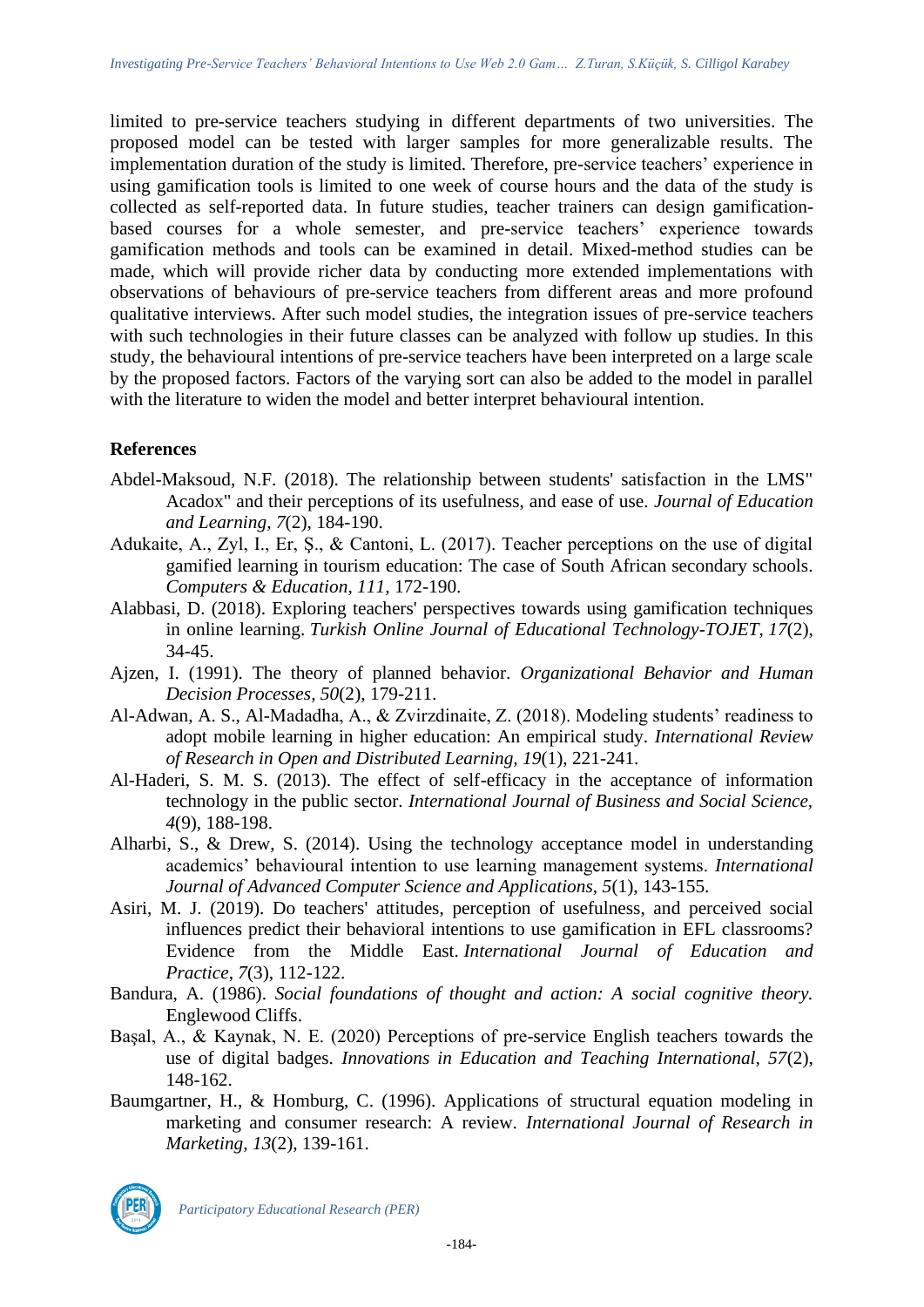- Biesta, G., Priestley, M., & Robinson, S. (2015). The role of beliefs in teacher agency*. Teachers and Teaching, 21*(6), 624-640.
- Bingimlas, K. A. (2009). Barriers to the successful integration of ICT in teaching and learning environments: A review of the literature. *Eurasia Journal of Mathematics, Science and Technology Education, 5*(3), 235-245.
- Bock, G.-W., Zmud, R. W., Kim, Y.-G., & Lee, J.-N. (2005). Behavioral intention formation in knowledge sharing: Examining the roles of extrinsic motivators, socialpsychological forces, and organizational climate. *MIS Quarterly, 29*(1), 87-111.
- Bourgonjon, J., De Grove, F., De Smet, C., Van Looy, J., Soetaert, R., & Valcke, M. (2013). Acceptance of game-based learning by secondary school teachers. *Computers & Education*, *67*, 21-35.
- Chaffin, A. J., & Harlow, S. D. (2005). Cognitive learning applied to older adult learners and technology. *Educational Gerontology*, *31*(4), 301-329.
- Cheema, U., Rizwan, M., Jalal, R., Durrani, F., & Sohail, N. (2013). The trend of online shopping in 21st century: Impact of enjoyment in TAM Model. *Asian Journal of Empirical Research, 3*(2), 131-141.
- Chen, F. H., Looi, C. K., & Chen, W. (2009). Integrating technology in the classroom: a visual conceptualization of teachers' knowledge, goals and beliefs. *Journal of Computer Assisted Learning*, *25*(5), 470-488.
- Cheng, Y. (2014). Exploring the intention to use mobile learning: The moderating role of personal innovativeness. *Journal of Systems and Information Technology, 16*(1), 40- 61.
- Chintalapati, N., & Daruri, V. S. K. (2017). Examining the use of YouTube as a learning resource in higher education: Scale development and validation of TAM model. *Telematics and Informatics, 34*(6), 853-860.
- Choi, D., & Kim, J. (2004). Why people continue to play online games: In search of critical design factors to increase customer loyalty to online contents. *CyberPsychology & Behavior, 7*(1), 11-24.
- Chung, J., & Tan, F. B. (2004). Antecedents of perceived playfulness: an exploratory study on user acceptance of general information-searching websites. *Information & Management, 41*(7), 869-881.
- Cohen, J. (1988). *Statistical power analysis for the behavioral sciences* (2nd ed.). Erlbaum.
- Colling, J., Wollschläger, R., Keller, U., Preckel, F., & Fischbach, A. (2022). Need for cognition and its relation to academic achievement in different learning environments. *Learning and Individual Differences*, *93*, 102110.
- Compeau, D. R., & Higgins, C. A. (1995). Computer self-efficacy: Development of a measure and initial test. *MIS Quarterly, 19*(2), 189-211.
- Daniel, S. J. (2020). Education and the COVID-19 pandemic. *Prospects*, *49*(1), 91-96.
- Davis, F. D. (1989). Perceived usefulness, perceived ease of use, and user acceptance of information technology. *MIS Quarterly, 13*(3), 319-340.
- Davis, F. D., Bagozzi, R. P., & Warshaw, P. R. (1989). User acceptance of computer technology: a comparison of two theoretical models. *Management Science, 35*(8), 982-1003.
- Davis, F. D., Bagozzi, R. P., & Warshaw, P. R. (1992). Extrinsic and intrinsic motivation to use computers in the workplace. *Journal of Applied Social Psychology*, *22*(14), 1111- 1132.
- Dele-Ajayi, O., Strachan, R., Sanderson, J., & Pickard, A. (2017, April). A modified TAM for predicting acceptance of digital educational games by teachers. In *2017 IEEE Global Engineering Education Conference (EDUCON)* (pp. 961-968). IEEE.

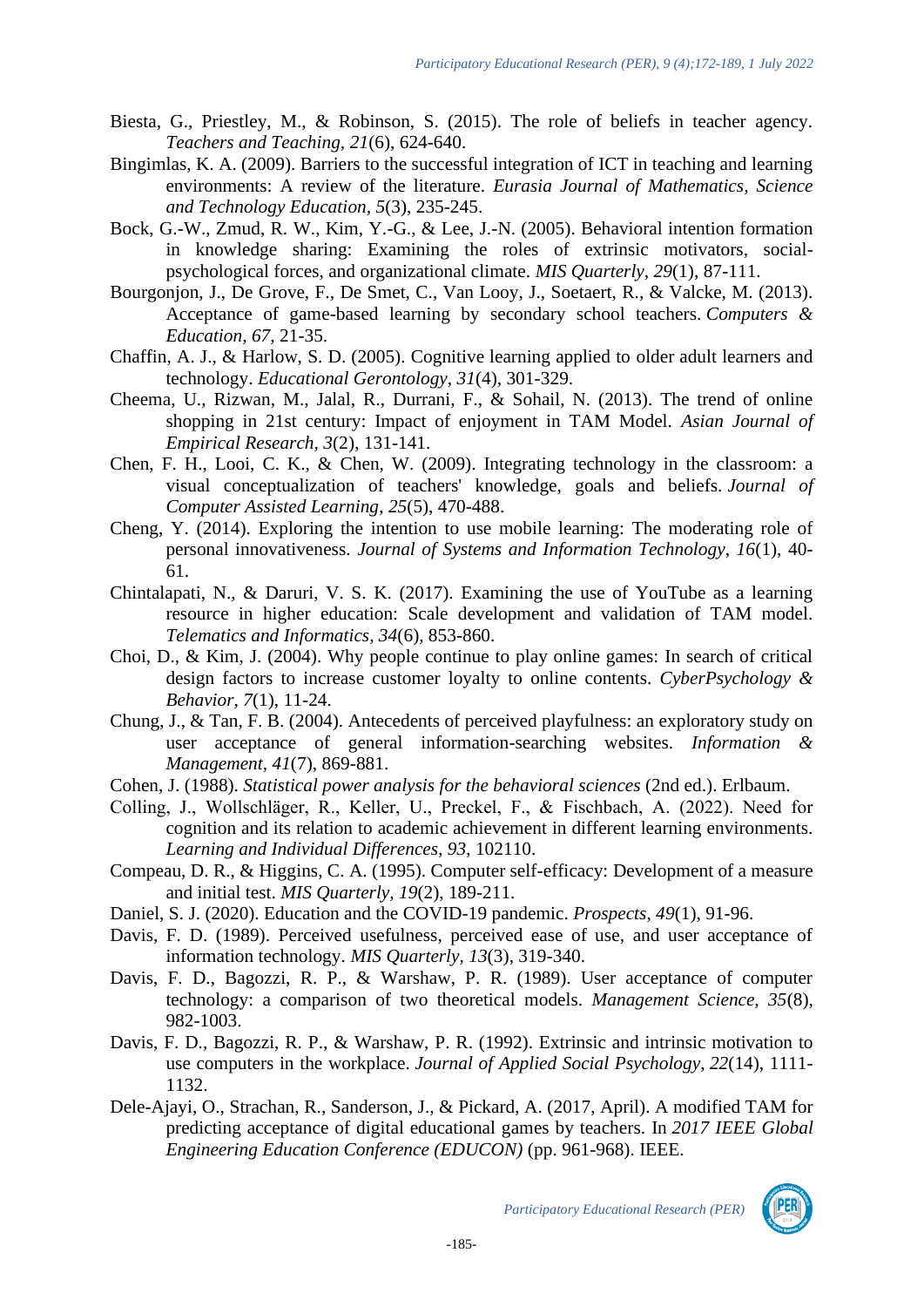- Ekizoglu, N., & Ozcinar, Z. (2010). The relationship between the teacher candidates' computer and internet-based anxiety and perceived self-efficacy. *Procedia-Social and Behavioral Sciences*, *2*(2), 5881-5890.
- Elmas, R., & Geban, Ö. (2012). Web 2.0 tools for 21st century teachers. *International Online Journal of Educational Sciences, 4*(1), 243-254.
- El Shamy, N., & Hassanein, K. (2017). A meta-analysis of enjoyment effect on technology acceptance: the moderating role of technology conventionality. In: *Proceedings of the 50th Hawaii International Conference on System Sciences* (pp. 4139-4147).
- Field, A. (2013). Discovering statistics using IBM SPSS statistics. Sage.
- Fishbein, M., & Ajzen, I. (1975). *Belief, attitude, intention and behavior: An introduction to theory and research.* Reading, MA: Addison-Wesley.
- Fontana, M. T. (2020). Gamification of ChemDraw during the COVID-19 pandemic: Investigating how a serious, educational-game tournament (Molecule Madness) impacts student wellness and organic chemistry skills while distance learning. *Journal of Chemical Education, 97,* 3358-3368.
- Gerow, J. E., Ayyagari, R., Thatcher, J. B., & Roth, P. L. (2013). Can we have fun @ work? The role of intrinsic motivation for utilitarian systems. *European Journal of Information Systems*, *22*(3), 360-380.
- Hamari, J. & J. Koivisto, (2013). Social motivations to use gamification: An empirical study of gamifying exercise. In *Proceedings of the 21st European Conference on Information Systems* (pp 18-19).
- Heijden, H. (2003). Factors influencing the usage of website: The case of generic portal in the Netherlands. *Information & Management, 40*(4), 541-549.
- Hoyle, R. H. (1995). *The structural equation modeling approach: Basic concepts and fundamental issues*. CA: Sage publication, 1-15.
- Hsu, C. & Lu, H. (2007). Consumer behavior in online game community: A motivational factor perspective. *Computers in Human Behavior, 23*(3), 1642-1659.
- Huang, F., Teo, T., & Zhou, M. (2019). Factors affecting Chinese English as a foreign language teachers' technology acceptance: A qualitative study. *Journal of Educational Computing Research, 57*(1), 83-105.
- Joo, Y. J., Lim, K. Y., & Kim, N. H. (2016). The effects of secondary teachers' technostress on the intention to use technology in South Korea. *Computers & Education*, *95*, 114- 122.
- Jung, Y., Peng, W., Moran, M., Jin, S. A. A., McLaughlin, M., Cody, M., ... & Silverstein, M. (2010). Low-income minority seniors' enrolment in a cybercafé: psychological barriers to crossing the digital divide. *Educational Gerontology*, *36*(3), 193-212.
- Kaimara, P., Fokides, E., Oikonomou, A., & Deliyannis, I. (2021). Potential barriers to the implementation of digital game-based learning in the classroom: Pre-service teachers' views. *Technology, Knowledge and Learning*, *26*(4), 825-844.
- Kang, M., & Shin, W. S. (2015). An empirical investigation of student acceptance of synchronous e-Learning in an online university. *Journal of Educational Computing Research*, *52*(4), 475-495.
- Kao, C.-P. & Tsai, C.-C. (2009). Teachers' attitudes toward web-based professional development, with relation to Internet self-efficacy and beliefs about web-based learning. *Computers & Education, 53*(1), 66-73.
- Kimmons, R., Clark, B., & Lim, M. (2017). Understanding web activity patterns among teachers, students and teacher candidates. *Journal of Computer Assisted Learning*, *33*(6), 588-596.

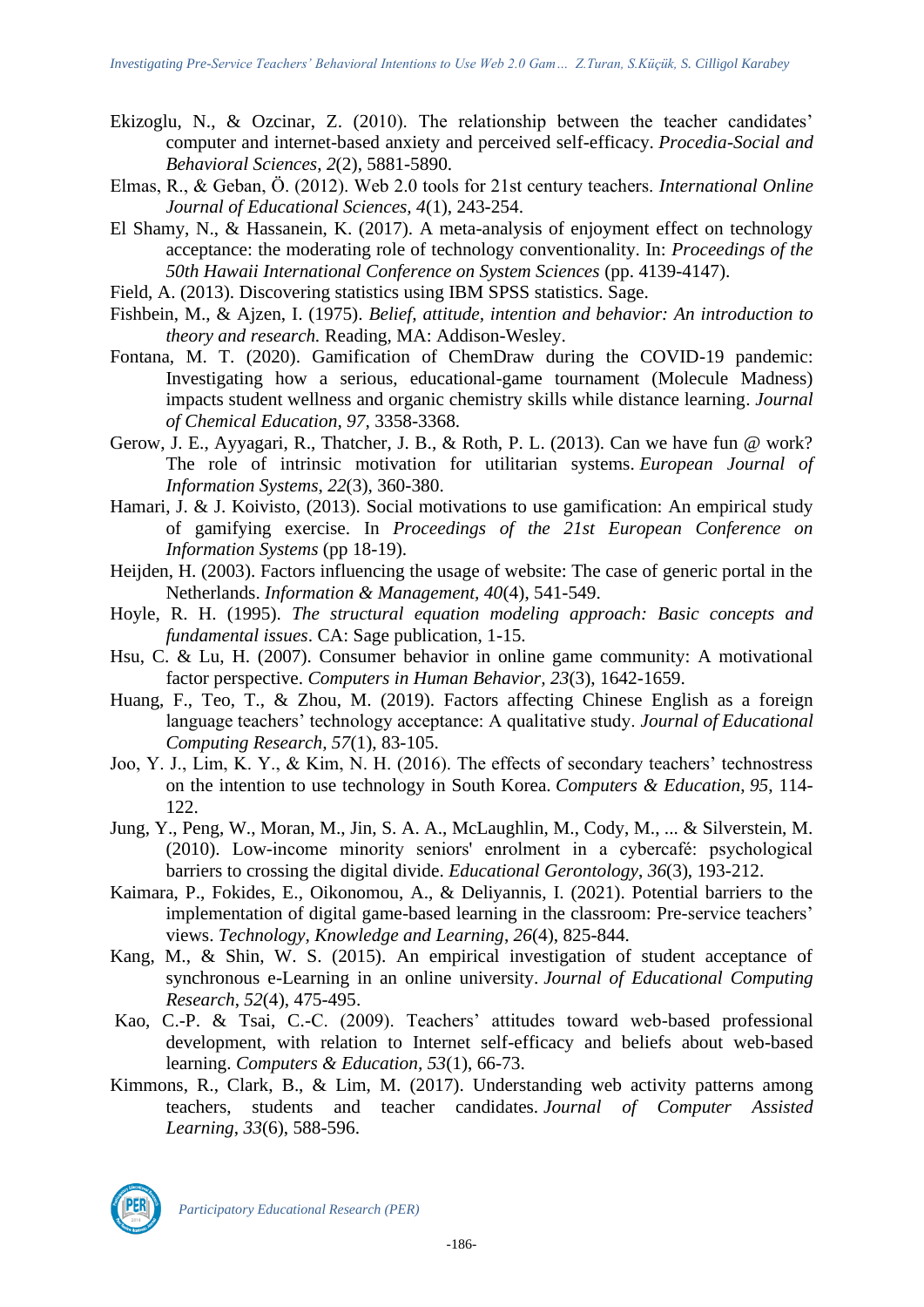- Klem, L. (2000). *Structural equation modeling*. In L. Grimm & P. Yarnold (Eds.), Reading and understanding multivariate statistics (Vol. II). Washington, DC: American Psychological Association.
- Kline, R. B. (2011). *Principles and practice of structural equation modeling.* New York: The Guilford Press.
- Lai, H. M., & Chen, C. P. (2011). Factors influencing secondary school teachers' adoption of teaching blogs. *Computers & Education*, *56*(4), 948-960.
- Lee, W., Xiong, L., & Hu, C. (2012). The effect of Facebook users arousal and valence on intention to go to the festival: Applying an extension of the technology acceptance model. *International Journal of Hospitality Management*, *31*(3), 819-827.
- Leng, G., & Lada, S. (2011). An exploration of Social Networking Sites (SNS) adoption in Malaysia using Technology Acceptance Model (TAM), Theory of Planned Behavior (TPB) And Intrinsic Motivation. *Journal of Internet Banking & Commerce*, *16*(2), 1- 27.
- Leso, T., & Peck, K. L. (1992). Computer anxiety and different types of computer courses. *Journal of Educational Computing Research*, *8*(4), 469-478.
- Liu, S. H. (2012). A multivariate model of factors influencing technology use by pre-service teachers during practice teaching. *Journal of Educational Technology & Society, 15*(4), 137-149.
- Mac Callum, K., & Jeffrey, L. Kinshuk. (2014). Comparing the role of ICT literacy and anxiety in the adoption of mobile learning. *Computers in Human Behavior*, *39*, 8-19.
- Marangunić, N., & Granić, A. (2015). Technology acceptance model: A literature review from 1986 to 2013. *Universal Access in the Information Society, 14*(1), 81-95.
- Martí-Parreño, J., Galbis-Córdova, A., & Currás-Pérez, R. (2021). Teachers' beliefs about gamification and competencies development: A concept mapping approach. *Innovations in Education and Teaching International, 58*(1), 84-94.
- Moon, J. W., & Kim, Y. G. (2001). Extending the TAM for a World-Wide-Web context. *Information & Management*, *38*(4), 217-230.
- Mumtaz, S. (2000). Factors affecting teachers' use of information and communications technology: a review of the literature. *Journal of Information Technology for Teacher Education, 9*(3), 319-342.
- Nair, I., & Das, V. M. (2012). Using Technology Acceptance Model to assess teachers' attitude towards use of technology as teaching tool: A SEM Approach. *International Journal of Computer Applications*, *42*(2), 1-6.
- Newland, B., & Byles, N. (2014). Changing academic teaching with Web 2.0 technologies. *Innovations in Education and Teaching International, 51*(3), 315-325.
- O'Connor, D. L., & Menaker, E. S. (2008). Can massively multiplayer online gaming environments support team training?. *Performance Improvement Quarterly*, *21*(3), 23- 41.
- Okazaki, S., & Renda Dos Santos, L. (2012). Understanding e-learning adoption in Brazil: Major determinants and gender effects. *The International Review of Research in Open and Distributed Learning, 13*(4), 91-106.
- Padilla-Melendez, A. D., Aguila-Obra, A. R., & Garrido-Moreno, A. (2013). Perceived playfulness, gender differences and technology acceptance model in a blended learning scenario. *Computers & Education, 63*, 306-317.
- Parkman, S., Litz, D., & Gromik, N. (2018). Examining pre-service teachers' acceptance of technology-rich learning environments: A UAE case study. *Education and Information Technologies*, *23*(3), 1253-1275.
- Pektas, M., & Kepceoglu, I. (2019). What do prospective teachers think about educational gamification?. *Science Education International, 30*(1), 65-74.

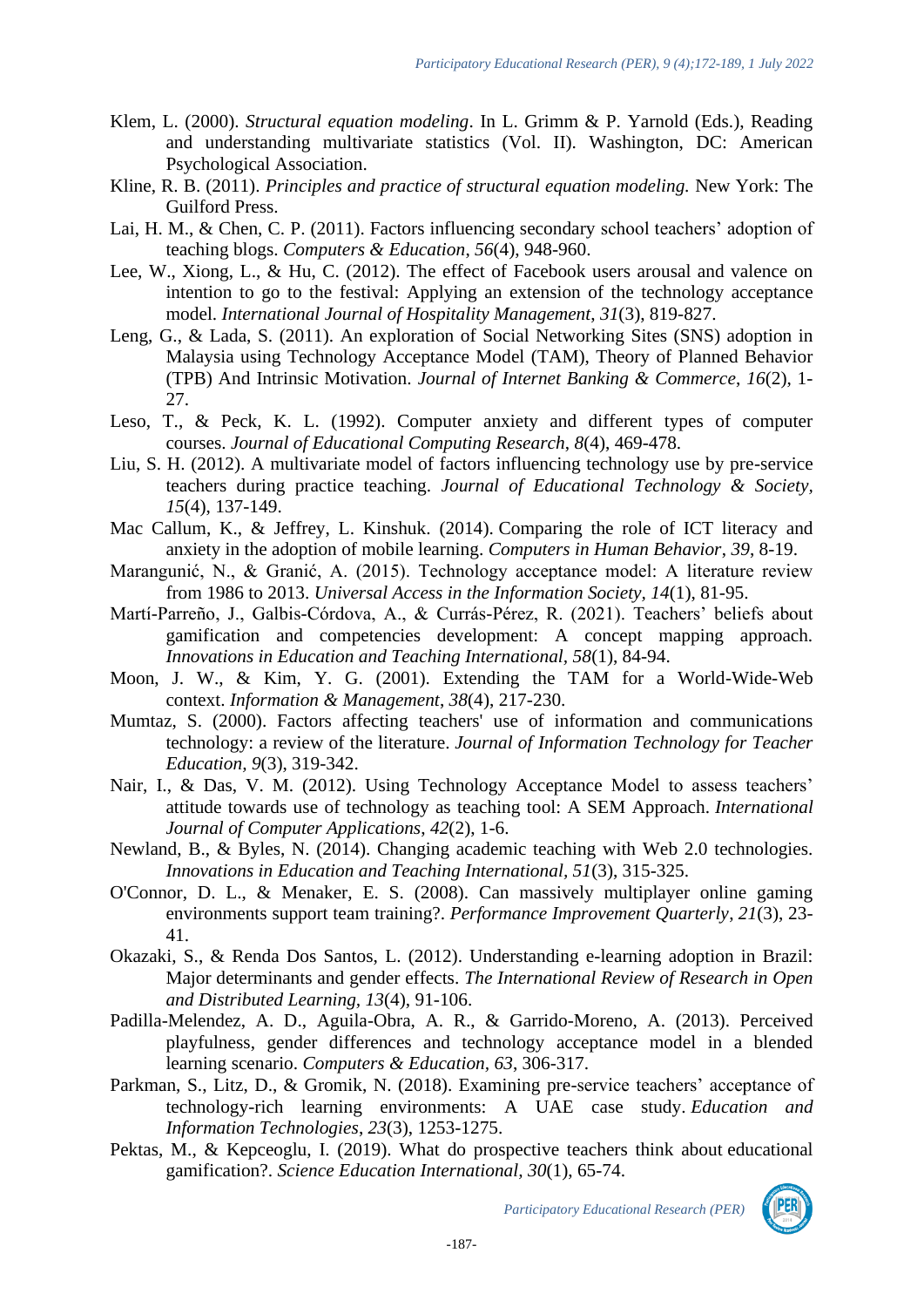- Pfost, M., & Artelt, C. (2013). Reading literacy development in secondary school and the effect of differential institutional learning environments. *Schriften der Fakultät Humanwissenschaften der Otto-Friedrich-Universität Bamberg*, 229.
- Poong, Y. S., Yamaguchi, S., & Takada, J. (2017). Investigating the drivers of mobile learning acceptance among young adults in the World Heritage town of Luang Prabang, Laos. *Information Development, 33*(1), 57-71.
- Prensky, M. (2014). The world needs a new curriculum: It's time to lose the "proxies," and go beyond "21st century skills"—and get all students in the world to the real core of education. *Educational Technology, 54*(4), 3-15.
- Rincon-Flores, E. G., & Santos-Guevara, B. N. (2021). Gamification during Covid-19: Promoting active learning and motivation in higher education. *Australasian Journal of Educational Technology*, *37*(5), 43-60.
- Sadaf, A., Newby, T. J., & Ertmer, P. A. (2016). An investigation of the factors that influence pre-service teachers' intentions and integration of Web 2.0 tools. *Educational Technology Research and Development, 64*(1), 37-64.
- Saleem, A. N., Noori, N. M., & Ozdamli, F. (2021). Gamification applications in E-learning: a literature review. *Technology, Knowledge and Learning*, 1-21.
- Sánchez-Mena, A., & Martí-Parreño, J. (2017). Drivers and barriers to adopting gamification: teachers' perspectives. *Electronic Journal of e-Learning*, *15*(5), pp434-443.
- Schaltz, P., & Klapproth, F. (2014). The effect of ability-based tracking in secondary school on subsequent school achievement: A longitudinal study. *British Journal of Education, Society & Behavioural Science*, *4*(4), 440-455.
- Scherer, R., Siddiq, F., & Tondeur, J. (2019). The technology acceptance model (TAM): A meta-analytic structural equation modeling approach to explaining teachers' adoption of digital technology in education. *Computers & Education, 128*, 13-35.
- Suki, N. M., & Suki, N. M. (2011). Exploring the relationship between perceived usefulness, perceived ease of use, perceived enjoyment, attitude and subscribers' intention towards using 3G mobile services. *Journal of Information Technology Management, 22*(1), 1-7.
- Tenório, K., Dermeval, D., Challco, G. C., Lemos, B., Nascimento, P., Santos, R., & da Silva, A. P. (2020, November). An evaluation of the GamAnalytics tool: Is the gamification analytics model ready for teachers?. In *Anais do XXXI Simpósio Brasileiro de Informática na Educação* (pp. 562-571). SBC.
- Teo, T. (2009). Modelling technology acceptance in education: A study of pre-service teachers. *Computers & Education, 52* (2), 302-312.
- Teo, T. (2012). Examining the intention to use technology among pre-service teachers: An integration of the technology acceptance model and theory of planned behavior. *Interactive Learning Environments*, *20*(1), 3-18.
- Thorsteinsson, G., & Niculescu, A. (2013). Examining teachers' mindset and responsibilities in using ICT. *Studies in Informatics and Control*, *22*(3), 315-322.
- Tondeur, J., Van Braak, J., Sang, G., Voogt, J., Fisser, P., & Ottenbreit-Leftwich, A. (2012). Preparing pre-service teachers to integrate technology in education: A synthesis of qualitative evidence. *Computers & Education*, *59*(1), 134-144.
- Venkatesh, V., & Bala, H. (2008). Technology acceptance model 3 and a research agenda on interventions. *Decision Sciences, 39*(2), 273-315.
- Venkatesh, V., Morris, M., Davis, G., & Davis, F. (2003). User acceptance of information technology: Toward a unified view*. MIS Quarterly, 27*(3), 425-478.
- Wang, H. Y., & Wang, Y. S. (2008). Gender differences in the perception and acceptance of online games. *British Journal of Educational Technology, 39*(5), 787-806.